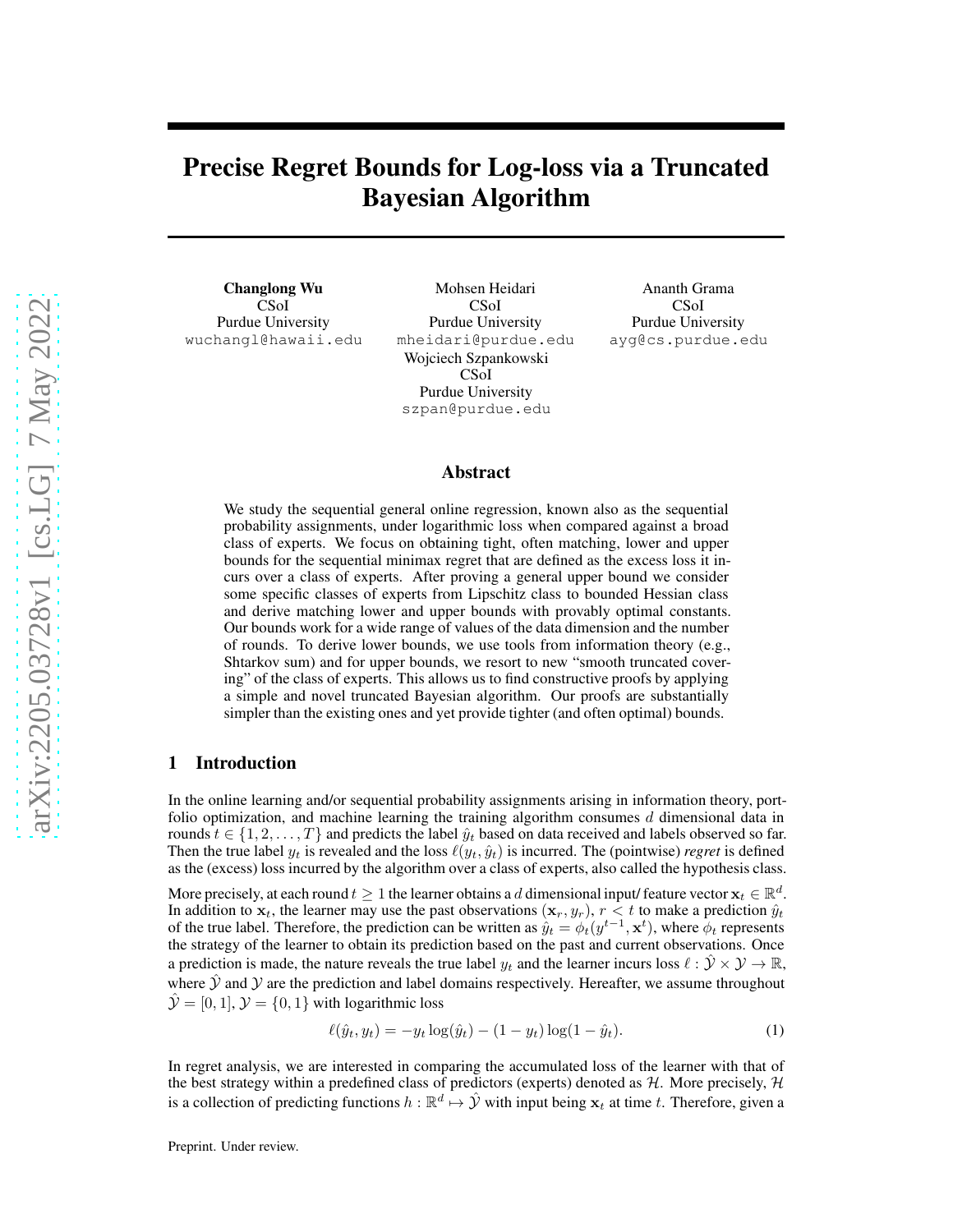learner  $\phi_t, t > 0$  and  $(y_t, \mathbf{x}_t)_{t=1}^T$  after T rounds the *pointwise regret* is defined as

$$
R(\hat{y}^T, y^T, \mathcal{H} | \mathbf{x}^T) = \sum_{t=1}^T \ell(\hat{y}_t, y_t) - \inf_{h \in \mathcal{H}} \sum_{t=1}^T \ell(h(x_t), y_t),
$$

where  $\hat{y}_t = \phi_t(y^{t-1}, \mathbf{x}^t)$ . Observe that the first term above represents the accumulated loss incurred by the learning algorithm, while the second summation deals with the best prediction within  $H$ . There are two useful perspectives on analyzing the regret, highlighted next.

Fixed Design: This point of view studies the minimal regret for the worst realization of the label with the feature vector  $x^T$  known in advance. Suppose that the learner has a fixed strategy  $\phi_t, t > 0$ . Then, the *fixed design minimax regret* for a given  $\mathbf{x}^T$  is defined as

$$
r_T^{\ast}(\mathcal{H}|\mathbf{x}^T) = \inf_{\phi^T} \sup_{y^T} R(\phi^T, y^T, \mathcal{H}|\mathbf{x}^T).
$$
 (2)

Further, the fixed design *maximal* minimax regret is

$$
r_T^{\ast}(\mathcal{H}) = \sup_{\mathbf{x}^T} \inf_{\phi^T} \sup_{y^T} R(\phi^T, y^T, \mathcal{H}|\mathbf{x}^T).
$$
 (3)

Sequential Design: In this paper we mostly focus on the *sequential* or *agnostic* regret in which the optimization on regret is performed at every time t without knowing in advance  $x^T$  or  $y^T$ . Then the *sequential (maximal) minimax regret* is [\[22\]](#page-9-0)

$$
r_T^a(\mathcal{H}) = \sup_{\mathbf{x}_1} \inf_{\hat{y}_1} \sup_{y_1} \cdots \sup_{\mathbf{x}_T} \inf_{\hat{y}_T} \sup_{y_T} R(\hat{y}^T, y^T, \mathcal{H} | \mathbf{x}^T).
$$
 (4)

In [\[36\]](#page-10-0) it is shown that  $r_T^a(\mathcal{H}) \ge r_T^*(\mathcal{H})$  for all  $\mathcal{H}$ . We will use  $r_T^*(\mathcal{H})$  as our tool to derive lower bounds for  $r_T^a(\mathcal{H})$ .

Our main goal is to gain insights into the growth of the sequential regret  $r_T^a(\mathcal{H})$  for various classes  $\mathcal{H}$ and to show how the structure of  $H$ , as well as the relationship between d and T impact the precise growth of the regret. To see this more clearly, we briefly review the regret in universal source coding.

Regrets in Information Theory. In universal compression the dependence between the regret and the reference class was intensively studied [\[9,](#page-9-1) [19](#page-9-2), [25](#page-10-1), [26,](#page-10-2) [30,](#page-10-3) [37,](#page-10-4) [38](#page-10-5)]. Here there is no feature vector  $x^t$  and the dimension  $d = 1$ . A sequence  $y^T$  is generated by a source P that belongs to a class of sources S, which can be viewed as the reference class H in online learning. The minimax regret for the logarithmic loss is then [\[8,](#page-9-3) [9,](#page-9-1) [29\]](#page-10-6)  $r^*_{T}(\mathcal{S}) = \min_{Q} \max_{y} [-\log Q(y^T) + \log \sup_{P \in \mathcal{S}} P(y^T)],$ where  $Q$  is the universal probability assignment approximating the unknown  $P$ . The main question is how the structure of  $S$  impacts the growth of the minimax regret. Let  $m$  denote the alphabet size (in online learning, we only consider  $m = 2$ ). It is known [\[9](#page-9-1), [19,](#page-9-2) [25,](#page-10-1) [26,](#page-10-2) [30](#page-10-3), [37](#page-10-4), [38\]](#page-10-5) that for Markov sources of order r the regret grows like  $m^r(m-1)/2 \log T$  for fixed m [\[19,](#page-9-2) [25,](#page-10-1) [26](#page-10-2), [32\]](#page-10-7) while in [\[32](#page-10-7)] the minimax regret was analyzed for all ranges of  $m$  and  $T$ . For non-Markovian sources the growth is super logarithmic. For example, for renewal sources of order r the regret is  $\Theta(T^{r/(r+1)})$ [\[6](#page-9-4)] and the precise constant in front of the leading term is know for  $r = 1$  [\[10](#page-9-5)]. However, it should be pointed out that  $[1, 5]$  $[1, 5]$  studied the general classes of densities smoothly parameterized by a  $d$ dimensional data to obtain general results for the minimax regret that can be phrased as an online regret.

Main Contributions. Our main results are summarized in Table [1.](#page-2-0) One of the main contributions of this paper is the concept of a global sequential covering used to prove *constructively* general upper bounds on the regret (Theorem [1\)](#page-4-0). We establish Theorem [1](#page-4-0) via a novel smooth truncation approach enabling us to find tight upper bounds that subsume the state-of-the-art results (e.g., [\[3,](#page-9-8) [21](#page-9-9)]) obtained non-algorithmically. In fact, Algorithm [2](#page-5-0) developed in this paper achieves these bounds. Moreover, Theorem [1](#page-4-0) provides optimal constants that are crucial to derive the best bounds in special cases discussed next. For general Lipschitz parametric class  $H$ , in Theorem [2,](#page-6-0) we derive the upper bound  $d \log(T/d) + O(d)$  for  $T > d$ . In Theorem [3,](#page-6-1) we show that the leading constant 1 (in front of  $d \log(T/d)$ ) is optimal for  $T \gg d \log(T)$ . Furthermore, we obtain the best constant for the leading term  $\frac{d}{2} \log(T/d)$  when the Hessian of  $\log f$  is bounded for any function  $f \in \mathcal{H}$  (see Theorem [4\)](#page-7-0). Then, we show in Theorem [5](#page-7-1) that the constant  $\frac{1}{2}$  in our bound is optimal for functions of the form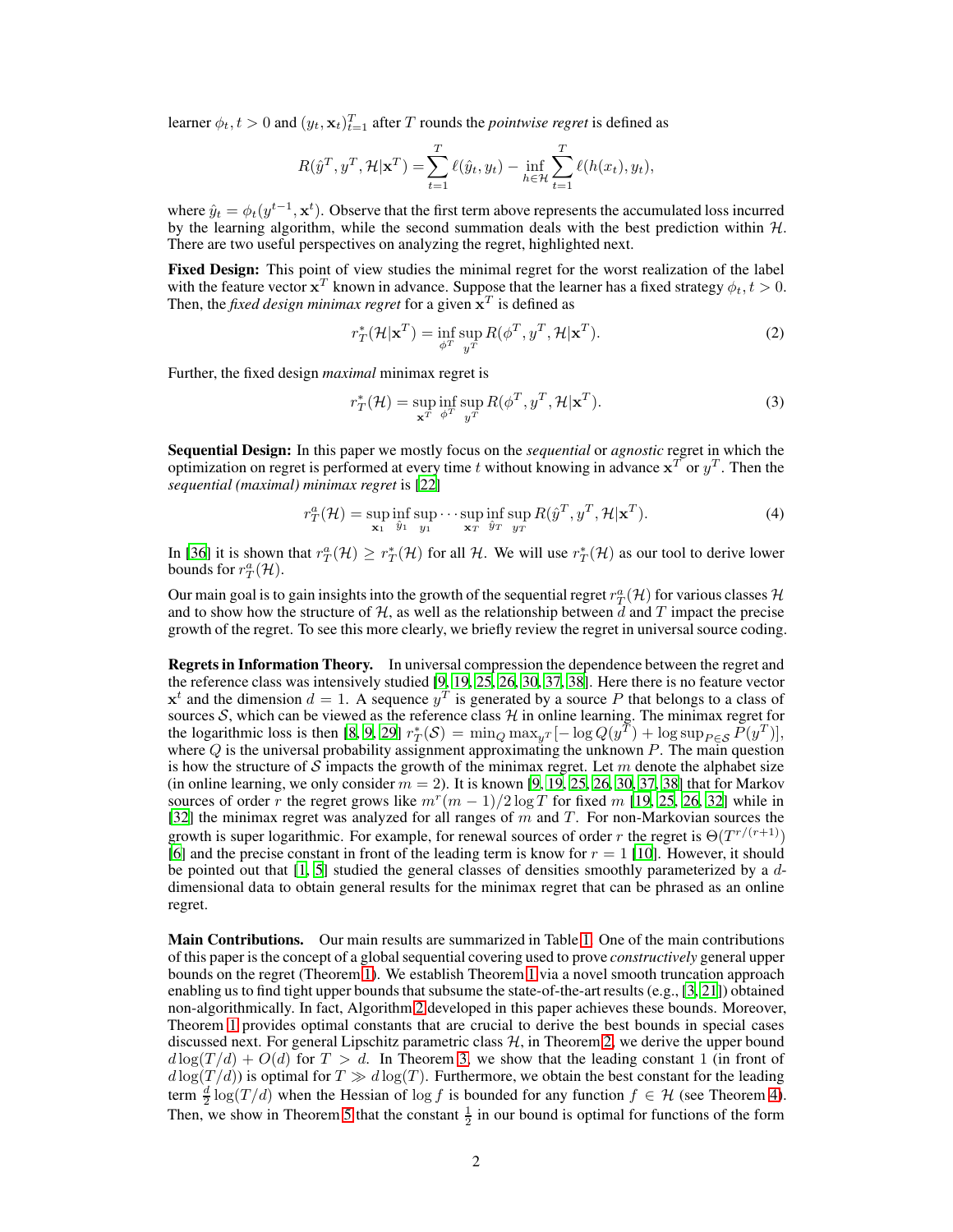$f(\langle \mathbf{w}, \mathbf{x} \rangle)$ , where  $\mathbf{w} \in \mathbb{R}^d$  is the parameter of the function,  $\langle \mathbf{w}, \mathbf{x} \rangle$  is the inner product in  $\mathbb{R}^d$ , w and x are in a general  $\ell_s$ -norm unite ball, and  $T \gg d^{(s+2)/s}$ . This result recovers all the lower bounds in [\[28\]](#page-10-8) obtained for the logistic regression (however, the technique of [\[28\]](#page-10-8) works for other functions with bounded second derivatives, like the probit function). Lastly, when  $d \geq T$ , for a linear function of the form  $|\langle \mathbf{w}, \mathbf{x} \rangle|$  we show that the growth is at least  $\Omega(T^{s/(s+1)})$  under  $\ell_s$  ball and at most  $\tilde{O}(T^{2/3})$  for  $\ell_2$  ball (see Theorem [6](#page-8-0) and Example [2\)](#page-8-1).

The main technique used in our paper (smooth truncation) is novel with potential other applications (e.g., average minimax regret). Instead of the conventional approach for truncating only the values close to  $\{0, 1\}$ , we truncate all values in  $[0, 1]$  in a smooth way (see Lemma [4\)](#page-5-1). This allows us to obtain an upper bound via a simple truncated Bayesian algorithm. Our proofs are substantially simpler (cf. [\[3\]](#page-9-8)) yet provide tighter and often optimal bounds.

In summary, our main contributions are: (i) constructive proofs through a new smooth truncated Bayesian algorithm, (ii) the novel concept of global sequential covering, (iii) lower and upper bounds with optimal leading constants, and at last (iv) novel information-theoretic technique for the lower bounds.

| <b>Constrains</b>                                               | $d$ v.s $T$         | <b>Bounds</b>                                                                                   | <b>Comment</b> |
|-----------------------------------------------------------------|---------------------|-------------------------------------------------------------------------------------------------|----------------|
| General $\alpha$ cover $\mathcal{G}_{\alpha}$                   | N.A.                | $r_T^a(\mathcal{H}) \le \inf_{0 \le \alpha \le 1} \{2\alpha T + \log  \mathcal{G}_{\alpha}  \}$ | Theorem 1      |
| General Lipschitz $f$                                           | Any                 | $r^a_T(\mathcal{H}_f) \leq d \log\left(\frac{T}{d} + 1\right) + O(d)$                           | Theorem 2      |
| under $\ell_s$ ball                                             | $T \gg d \log T$    | $r^a_T(\mathcal{H}_f) \geq d \log\left(\frac{T}{d}\right) - O(d \log \log T)$                   | Theorem 3      |
| <b>Bounded Hessian</b>                                          | Any                 | $r_T^a(\mathcal{H}_f) \leq \frac{d}{2}\log\left(\frac{T}{d} + 1\right) + O(d)$                  | Theorem 4      |
| of $\log f$ under $\ell_2$ ball                                 |                     |                                                                                                 |                |
| $f(\langle \mathbf{w}, \mathbf{x} \rangle)$ with $f'(0) \neq 0$ | $T \gg d^{(s+2)/s}$ | $r_T^a(\mathcal{H}_f) \geq \frac{d}{2} \log \left( \frac{T}{d^{(s+2)/s}} \right) - O(d)$        | Theorem 5      |
| under $\ell_s$ ball                                             |                     |                                                                                                 |                |
| $ \langle \mathbf{w}, \mathbf{x} \rangle $ under $\ell_s$ ball  | d > T               | $r_T^a(\mathcal{H}_f) \geq \frac{s+1}{s \cdot e} T^{s/(s+1)}$                                   | Theorem 6      |
| $ \langle \mathbf{w}, \mathbf{x} \rangle $ under $\ell_2$ ball  | d > T               | $\Omega(T^{2/3}) \leq r_T^a(\mathcal{H}_f) \leq \tilde{O}(T^{2/3})$                             | Example 2      |

<span id="page-2-0"></span>Table 1: Summary of results

**Related Work** In this paper we study the sequential minimax regret for a general online regression with logarithmic loss using tools of information theory, in particular the universal source coding (lower bounds) [\[1,](#page-9-6) [9,](#page-9-1) [17,](#page-9-10) [19,](#page-9-2) [24,](#page-10-9) [25,](#page-10-1) [26,](#page-10-2) [37\]](#page-10-4) and sequential covering (upper bounds).

Most of the existing works in online regression deal with the logistic regression. We first mention the work of [\[12\]](#page-9-11) who studied the pointwise regret of the logistic regression for the *proper* setting. Unlike the *improper* learning, studied in this paper, where feature  $x_t$  at time t is also available to the learner, [\[12\]](#page-9-11) showed that the pointwise regret is  $\Theta(T^{1/3})$  for  $d = 1$  and  $O(\sqrt{T})$  for  $d > 1$ . Furthermore, [\[16\]](#page-9-12) demonstrates results that regret for logistic regression grows like  $O(d \log T/d)$ . This was further generalized in [\[11](#page-9-13)]. These results were strengthened in [\[28\]](#page-10-8), which also provides the matching lower bounds. Precise asymptotics for the fixed design minimax regret were recently presented in [\[13](#page-9-14), [14](#page-9-15)] for  $d = o(T^{1/3})$ .

Regret bounds under logarithmic loss for general expert class  $H$  was first investigated by Vovk under the framework of mixable losses [\[15,](#page-9-16) [33\]](#page-10-10). In particular, Vovk showed that for finite class H, the regret growth is  $log |\mathcal{H}|$  via the *aggregating algorithm* (i.e., the Bayesian algorithm that we will discuss below). We refer the reader to [\[4,](#page-9-17) Chapter 3.5, 3.6] and the references therein for more results on this topic. Cesa-Bianchi and Lugosi [\[4\]](#page-9-17) were the first to investigate log-loss under general (infinite) expert class  $\mathcal{H}$  [\[4,](#page-9-17) Chapter 9.10, 9.11], where they derived a general upper bound using the concept of covering number and a two-stage prediction scheme. In particular, Cesa-Bianchi and Lugosi showed that for Lipschitz parametric classes with values bounded away from  $\{0, 1\}$ , one can achieve a regret bound of the form  $d/2 \log(T/d)$ . When the values are close to  $\{0, 1\}$ , they used a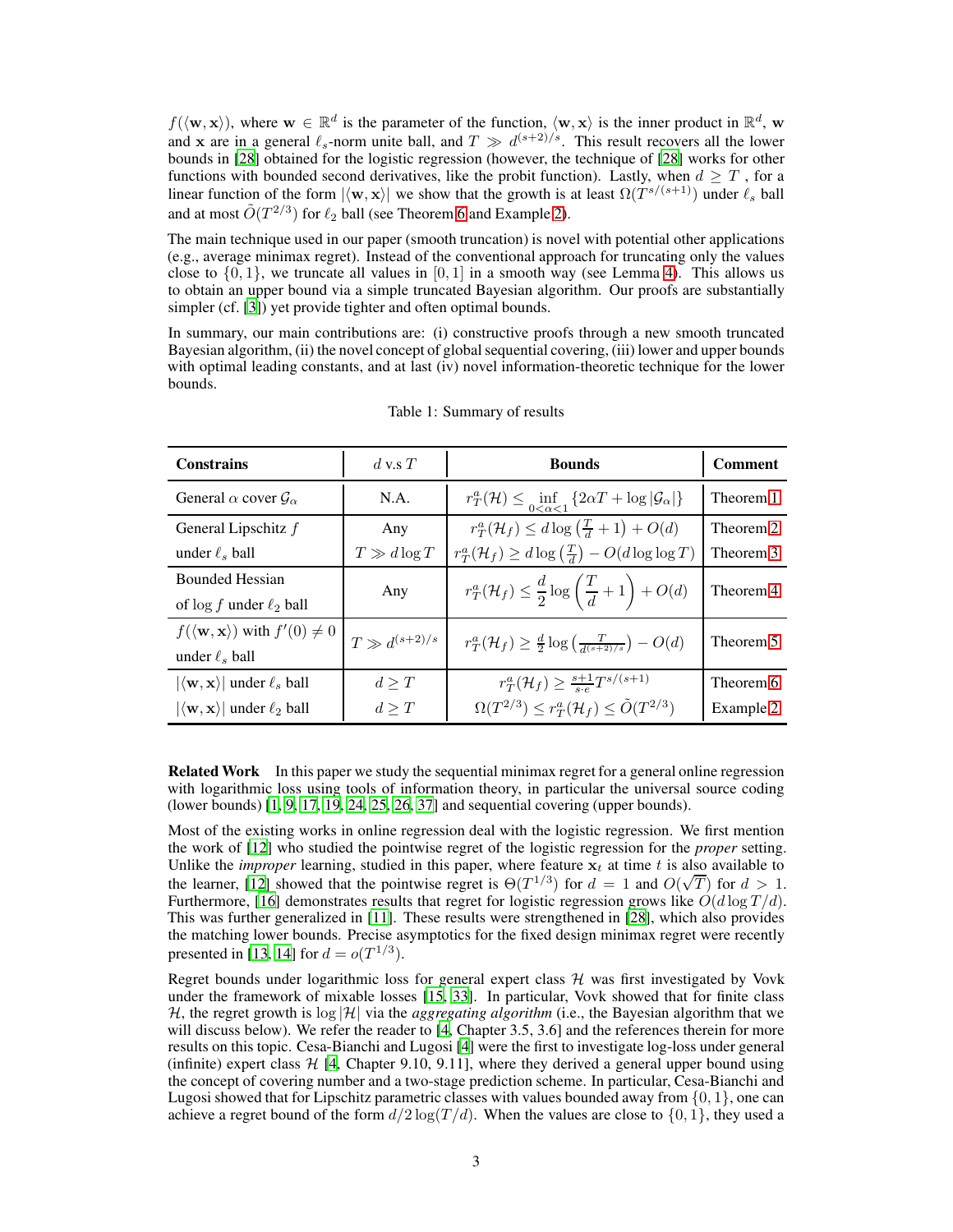*hard* truncation approach, which gives a sub-optimal bound of the form  $2d \log(T/d)$ . Moreover, the approach of [\[4\]](#page-9-17) only works for the fixed design regret (or *simulatable* in their context). In [\[21](#page-9-9)], the authors extended the result of [\[4](#page-9-17), Chapter 9.10] to the sequential case via the machinery of sequential covering that was established in [\[20\]](#page-9-18). However, [\[21\]](#page-9-9) also used the same *hard* truncation as in [\[4\]](#page-9-17) resulting in suboptimal upper bounds. In [\[3\]](#page-9-8), the authors obtained an upper bound similar to the upper bound presented in Theorem [1](#page-4-0) via the observation that the log function is self-concordance. In particular, this allows them to resolve the tight bounds for non-parametric Lipschitz functions map  $[0, 1]^{s} \to [0, 1]$ .

### 2 Problem Formulation and Preliminaries

We denote  $\mathcal X$  as the input feature space and  $\mathcal H$  as the concept class which is a set of functions mapping  $\mathcal{X} \to [0, 1]$ . We often use an auxiliary set W to index H. We say a function g is *sequential* if it maps  $\mathcal{X}^* \to [0,1]$ , where  $\mathcal{X}^*$  is set of all finite sequences with elements in  $\mathcal{X}$ . We denote  $G$  as a class of *sequential* functions. If T is a time horizon, then for any  $t \in [T]$ , we write  $\mathbf{x}^t =$  ${x_1, \dots, x_t}$  and  $y^t = {y_1, \dots, y_t}$ . We use standard asymptotic notation  $f(t) = O(g(t))$  or  $f(t) \ll g(t)$  if there exist constant C such that  $f(t) \leq Cg(t)$  for all  $t \geq 0$ .

The main objective of this paper is to study the growth of the sequential minimax regret  $r_T^a(\mathcal{H})$  for a large class of experts  $H$ . We accomplish it with two different techniques. For the lower bound, we precisely estimate the fixed design minimax regret  $r_T^*(\mathcal{H}|\mathbf{x}^T)$  using the Shtarkov sum [\[29](#page-10-6)], discussed next. For the upper bound, we construct a novel global cover set  $\mathcal G$  of  $\mathcal H$  and design a new (truncated) Bayesian algorithm to find precise bounds with constants that are provably optimal.

**Lower Bounds.** We investigate the lower bound of the adversarial regret  $r_T^a(\mathcal{H})$  by considering its corresponding fixed design minimax regret  $r_T^* (\mathcal{H} | \mathbf{x}^T)$  and  $r_T^* (\mathcal{H} | \mathbf{x}^T) = \max_{\mathbf{x}^T} r_T^* (\mathcal{H} | \mathbf{x}^T)$ . We are able to do it due to the recent result [\[36](#page-10-0)] which we quote next.

<span id="page-3-2"></span>**Lemma 1** (Wu et al., 2022). Let H be any general hypothesis class and  $\ell$  be any loss function. Then  $r_T^a(\mathcal{H}|\mathbf{x}^T) = r_T^*(\mathcal{H}|\mathbf{x}^T)$  for any  $\mathbf{x}^T \in \mathcal{X}^T$ . Furthermore,

 $r_T^a(\mathcal{H}) \geq r_T^*(\mathcal{H}),$ 

*and the inequality is strict for certain* H*, and loss function* ℓ*.*

We establish precise growth of  $r_T^*(\mathcal{H})$  by estimating the Shtarkov sum that was intensively analyzed in information theory [\[9,](#page-9-1) [29](#page-10-6)] and recently applied in online learning [\[13](#page-9-14), [27\]](#page-10-11). For the logarithmic loss, the Shtarkov sum (conditioned on  $x^T$ ) is defined as follows <sup>[1](#page-3-0)</sup>

$$
S_T(\mathcal{H}|{\bf x}^T) \stackrel{\text{def}}{=} \sum_{y^T \in \{0,1\}^T} \sup_{h \in \mathcal{H}} P_h(y^T \mid {\bf x}^T),
$$

where  $P_h(y^T | \mathbf{x}^T) = \prod_{t=1}^T h(\mathbf{x}_t)^{y_t} (1 - h(\mathbf{x}_t))^{1-y_t}$  and we *interpret*  $h(\mathbf{x}_t) = P(y_t = 1 | \mathbf{x}_t)$ . The regret can be expressed in terms of the Shtarkov sum (see [\[13,](#page-9-14) Equation (6)] or [\[4](#page-9-17), Theorem 9.1]) as

<span id="page-3-1"></span>
$$
r_T^*(\mathcal{H}) = \sup_{\mathbf{x}^T} \log S_T(\mathcal{H}|\mathbf{x}^T). \tag{5}
$$

It is known that the leading term in the Shtarkov sum for a large class of  $H$  is often independent of  $\mathbf{x}^T$  [\[11](#page-9-13), [13,](#page-9-14) [14,](#page-9-15) [28](#page-10-8)]. Therefore, the Shtarkov sum often gives the leading growth of  $r_T^*(\mathcal{H}|\mathbf{x}^T)$ independent of  $x^T$ , which also suggests the leading growth of the agnostic regret  $r^a_T(\mathcal{H})$ .

Upper Bounds. We now discuss our constructive approach to upper bounds. In the next section, we present our Smooth truncated Bayesian Algorithm (Algorithm [2\)](#page-5-0) that provides a constructive and often achievable upper bound. Here we focus on some, mostly known, preliminaries.

Let G be any reference class map  $\mathcal{X}^* \to [0, 1]$ . Let W be an index set of G and  $\mu$  be an arbitrary finite measure over W. The standard Bayesian predictor with prior  $\mu$  is presented in Algorithm [1.](#page-4-1) Based on this algorithm, we have the following two lemmas [\[4,](#page-9-17) Chapter 3.3] that are used to establish most of the upper bounds in this paper. For completeness, we provide simple proofs in Appendix [A.](#page-11-0)

<span id="page-3-0"></span><sup>1</sup>Note that the Starkov sum can be defined for any class of measures, however, here we only use the form for product measures.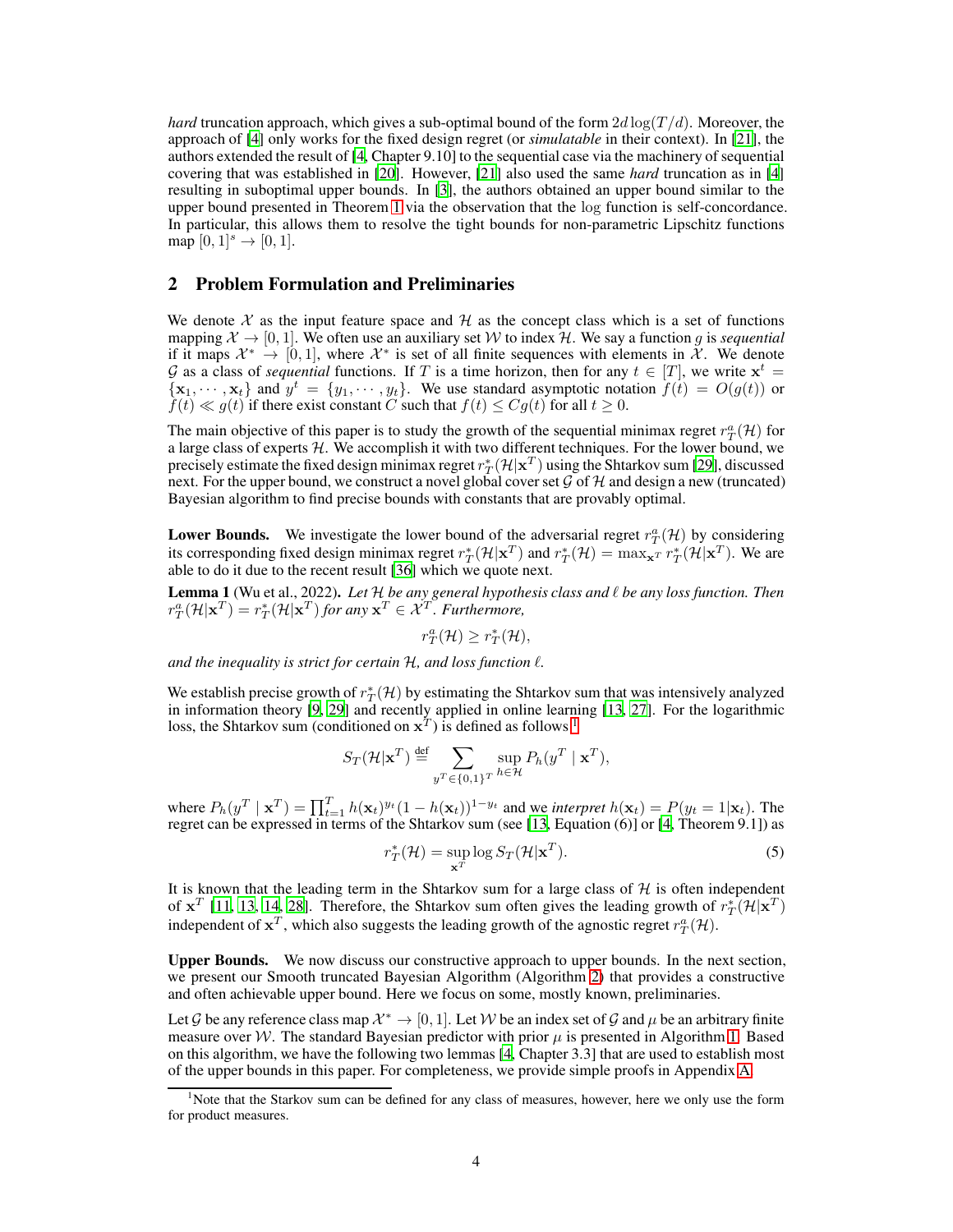#### <span id="page-4-1"></span>Algorithm 1 Bayesian predictor

**Input**: Reference class  $\mathcal{G} := \{g_w : w \in \mathcal{W}\}\$  with index set W and prior  $\mu$  over W

- 1: Set  $p_w(y^0 \mid \mathbf{x}^0) = 1$  for all  $w \in \mathcal{W}$ .
- 2: for  $t = 1, \cdots, T$  do
- 3: Receive feature vector  $x_t$ <br>4: Make prediction with the
- Make prediction with the following equation:

$$
\hat{y}_t = \frac{\int_{\mathcal{W}} g_w(\mathbf{x}^t) p_w(y^{t-1} | \mathbf{x}^{t-1}) d\mu}{\int_{\mathcal{W}} p_w(y^{t-1} | \mathbf{x}^{t-1}) d\mu}.
$$

- 5: Receive label  $y_t$
- 6: For all  $w \in \mathcal{W}$ , update:  $p_w(y^t | \mathbf{x}^t) = e^{-\ell(g_w(\mathbf{x}^t), y_t)} p_w(y^{t-1} | \mathbf{x}^{t-1})$ . 7: end for

<span id="page-4-5"></span>**Lemma 2.** Let G be a collection of functions  $g_w : \mathcal{X}^* \to [0,1], w \in \mathcal{W}$ . Let  $\hat{y}_t$  be the Bayesian *prediction rule as in Step 4 of Algorithm [1](#page-4-1) with prior* µ*. Then, for any* x <sup>T</sup> *and* y <sup>T</sup> *we have*

$$
\sum_{t=1}^{T} \ell(\hat{y}_t, y_t) \le -\log \frac{\int_{\mathcal{W}} p_w(y^T \mid \mathbf{x}^T) d\mu}{\int_{\mathcal{W}} 1 d\mu},
$$

where  $p_w(y^T | \mathbf{x}^T) = e^{-\sum_{t=1}^T \ell(g_w(\mathbf{x}^t), y_t)}$  and  $\ell$  is the log-loss as in equation [\(1\)](#page-0-0).

<span id="page-4-4"></span>The following lemma bounds the regret under log-loss of finite classes, which is well known. **Lemma 3.** For any finite class of experts  $\mathcal{G}$ , we have  $r_T^a(\mathcal{G}) \leq \log |\mathcal{G}|$ .

#### 3 Main Results

We start with a novel covering set called the *global sequential cover* that is different than the one used in [\[3](#page-9-8)]:

<span id="page-4-3"></span>**Definition 1** (Global sequential covering). *For any*  $\mathcal{H} \subset [0,1]^{\mathcal{X}}$ *, we say class* G of functions map  $\mathcal{X}^* \to [0,1]$  *is a global* sequential  $\alpha$ -covering of  $\hat{\mathcal{H}}$  at scale  $T$  *if for any*  $\mathbf{x}^T \in \mathcal{X}^T$  *and*  $h \in \mathcal{H}$ , there *exists*  $g \in \mathcal{G}$  *such that*  $\forall t \in [T]$ *,* 

$$
|h(\mathbf{x}_t) - g(\mathbf{x}^t)| \leq \alpha.
$$

*Throughout we assume that*  $0 < \alpha < 1$ *.* 

Note that the main difference between our *global* sequential covering and the sequential covering used in [\[3\]](#page-9-8) is that our covering function *does not* depend on the underlying trees introduced in [\[22\]](#page-9-0) <sup>[2](#page-4-2)</sup>. This is crucial to apply our covering set directly in an algorithmic way (see Algorithm [2\)](#page-5-0). Particularly, it enables us to establish our lower and upper bounds for Lipschitz classes of functions with the optimal constants on the leading term. We further improve these results for Lipschitz class with bounded Hessian. Finally, we study the cases when the data dimension  $d$  is growing faster than  $T$ by bounding the covering size through the sequential fat-shattering number. In particular, we prove matching (up to poly  $\log T$  factor) upper and lower bounds for the generalized linear functions.

General Results. We are now in the position to state our first main general finding.

<span id="page-4-0"></span>**Theorem 1.** *If for any*  $\alpha > 0$  *there exists a global sequential*  $\alpha$ *-covering set*  $\mathcal{G}_{\alpha}$  *of*  $\mathcal{H}$ *, then* 

$$
r_T^a(\mathcal{H}) \le \inf_{0 < \alpha < 1} \left\{ 2\alpha T + \log |\mathcal{G}_\alpha| \right\},\tag{6}
$$

*and this bound is achievable algorithmically.*

We should point out that Theorem [1](#page-4-0) also improves the results of [\[3](#page-9-8)] by obtaining better constants in front of both  $\alpha T$  and  $\log |\mathcal{G}_{\alpha}|$ . The proof is based on the following key lemma that is established in Appendix [B.](#page-12-0)

<span id="page-4-2"></span><sup>&</sup>lt;sup>2</sup>Note that the covering functions in Definition [1](#page-4-3) can be viewed as the experts constructed in [\[22](#page-9-0), Section 6.1]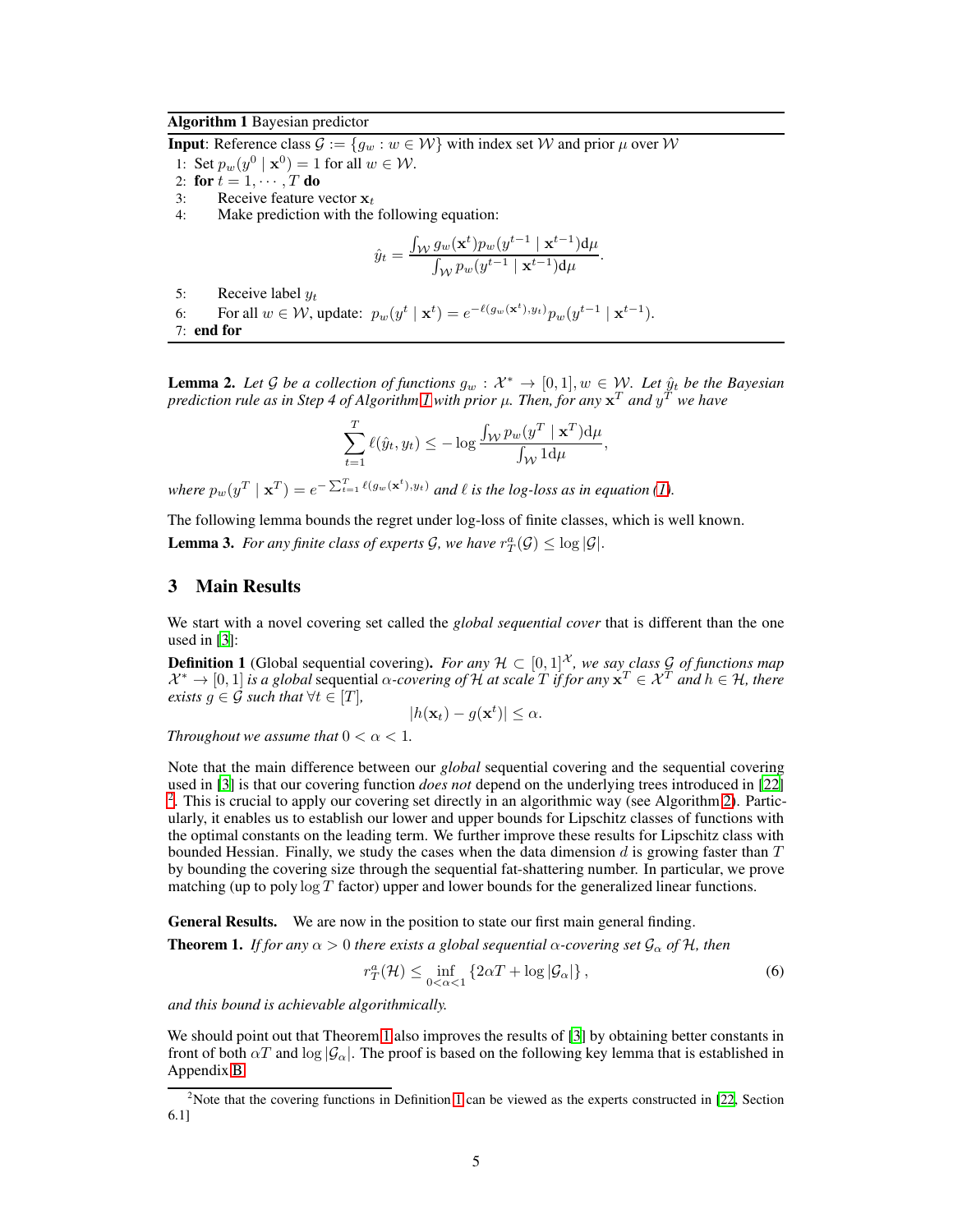#### <span id="page-5-0"></span>Algorithm 2 Smooth truncated Bayesian predictor

**Input**: Reference class G with index set W and prior  $\mu$  over W, and truncation parameter  $\alpha$ 1: Let  $p_w(y^0 \mid \mathbf{x}^0) = 1$  for all  $w \in \mathcal{W}$ 2: for  $t = 1, \dots, T$  do<br>3: Receive feature x 3: Receive feature  $x_t$ <br>4: For all  $w \in W$ , set For all  $w \in \mathcal{W}$ , set  $\tilde{g}_w(\mathbf{x}^t) = \frac{g_w(\mathbf{x}^t) + \alpha}{1 + 2\alpha}$  $1+2\alpha$ 5: Make prediction  $\hat{y}_t =$  $\int_{\cal W} \tilde{g}_w(\mathbf{x}^t) p_w(y^{t-1} \mid \mathbf{x}^{t-1}) \mathrm{d} \mu$  $\int_{\mathcal{W}} p_w(y^{t-1} \mid \mathbf{x}^{t-1}) \mathrm{d} \mu$ 

- 6: Receive label  $y_t$
- 7: For all  $w \in \mathcal{W}$ , update:  $p_w(y^t | \mathbf{x}^t) = e^{-\ell(\tilde{g}_w(\mathbf{x}^t), y_t)} p_w(y^{t-1} | \mathbf{x}^{t-1})$ .

8: end for

<span id="page-5-1"></span>**Lemma 4.** *Suppose* H has a global sequential  $\alpha$ -covering set G for some  $\alpha \in [0,1]$ *. Then, there exists a truncated set*  $\tilde{G}$  *of*  $G$  *with*  $|\tilde{G}| = |G|$  *such that for all*  $x^T, y^T$  *and*  $h \in H$  *there exists a*  $\tilde{g} \in \tilde{G}$ *satisfying*

$$
\frac{p_h(y^T \mid \mathbf{x}^T)}{p_{\tilde{g}}(y^T \mid \mathbf{x}^T)} \le (1 + 2\alpha)^T ,\tag{7}
$$

*where*

$$
p_h(y^T \mid \mathbf{x}^T) = \prod_{t=1}^T h(\mathbf{x}_t)^{y_t} (1 - h(\mathbf{x}_t))^{1 - y_t} \text{ and } p_{\tilde{g}}(y^T \mid \mathbf{x}^T) = \prod_{t=1}^T \tilde{g}(\mathbf{x}^t)^{y_t} (1 - \tilde{g}(\mathbf{x}^t))^{1 - y_t}.
$$

*Proof of Theorem 1.* We show that for any  $0 < \alpha < 1$  if an  $\alpha$ -covering set  $\mathcal{G}_{\alpha}$  exists, then one can achieve the claimed bound for such an  $\alpha$ . To do so, we run the Smooth truncated Bayesian Algorithm (Algorithm [2\)](#page-5-0) on  $\mathcal{G}_{\alpha}$  with uniform prior and truncation parameter  $\alpha$ . We denote by  $\tilde{\mathcal{G}}_{\alpha}$  to be the truncated class of  $\mathcal{G}_{\alpha}$  as in Lemma [4](#page-5-1) (same as the step 4 of Algorithm [2\)](#page-5-0). We now fix  $\mathbf{x}^T$ ,  $y^T$ . By Lemma [3](#page-4-4) (with  $\mathcal{G}$  being  $\tilde{\mathcal{G}}_{\alpha}$ ), we have

$$
\sum_{t=1}^T \ell(\hat{y}_t, y_t) \le \inf_{\tilde{g} \in \tilde{\mathcal{G}}_{\alpha}} \sum_{t=1}^T \ell(\tilde{g}(\mathbf{x}^t), y_t) + \log |\tilde{\mathcal{G}}_{\alpha}| = \inf_{\tilde{g} \in \tilde{\mathcal{G}}_{\alpha}} \sum_{t=1}^T \ell(\tilde{g}(\mathbf{x}^t), y_t) + \log |\mathcal{G}_{\alpha}|,
$$

the last equality follows from  $|\mathcal{G}_{\alpha}| = |\tilde{\mathcal{G}}_{\alpha}|$ . Since  $\sum_{t=1}^{T} \ell(f(\mathbf{x}^t), y_t) = -\log p_f(y^T | \mathbf{x}^T)$  for any function  $f$ , then by Lemma [4](#page-5-1) we conclude that

$$
\inf_{h \in \mathcal{H}} \sum_{t=1}^T \ell(h(\mathbf{x}_t), y_t) \ge \inf_{\tilde{g} \in \tilde{\mathcal{G}}_{\alpha}} \sum_{t=1}^T \ell(\tilde{g}(\mathbf{x}^t), y_t) - T \log (1 + 2\alpha).
$$

The result follows by combining the inequalities and noticing that  $\log(1+x) \leq x$  for all  $x \geq -1$ .  $\Box$ 

We further note that for any constant  $c_1$ ,  $c_2$  for which the bound  $r_T^a(\mathcal{H}) \le c_1\alpha T + c_2 \log |\mathcal{G}_\alpha|$  holds universally we must have  $c_1 \geq 2$  and  $c_2 \geq 1$ . Therefore, our bounds are optimal on the constants<sup>[3](#page-5-2)</sup>. To see this, we let  $\mathcal{X} = [T]$  and define g to be the function that maps every  $t \in [T]$  to  $\frac{1}{2}$ . Let  $\mathcal{H}$  be the class of functions that maps to  $[1/2 - \alpha, 1/2 + \alpha]$ . Clearly, H is  $\alpha$ -covered by g. By noting that the maximum probability is  $(1/2 + \alpha)^T = (1 + 2\alpha)^T (1/2)^T$ , we compute the Shtarkov sum [\(5\)](#page-3-1) to get:

$$
r_T^a(\mathcal{H}) \ge r_T^*(\mathcal{H}) \ge \log(1 + 2\alpha)^T \sim 2\alpha T,
$$

where ∼ holds when  $\alpha$  is sufficiently small. This implies that we must have  $c_1 \geq 2$ . The fact that  $c_2 \geq 1$  is due to that the mixability constant of log-loss is 1, which also follows from Theorem [3](#page-6-1) below.

<span id="page-5-2"></span><sup>&</sup>lt;sup>3</sup>Note that Theorem [1](#page-3-2) can be easily generalized to alphabet of size K by using truncation  $\tilde{g}(y_t | \mathbf{x}^t)$  $\frac{g(y_t|\mathbf{x}^t)+\alpha}{1+K\alpha}$ . The derived bound will be of form  $K\alpha T + \log |\mathcal{G}_\alpha|$ . This is tight on the constant K as well.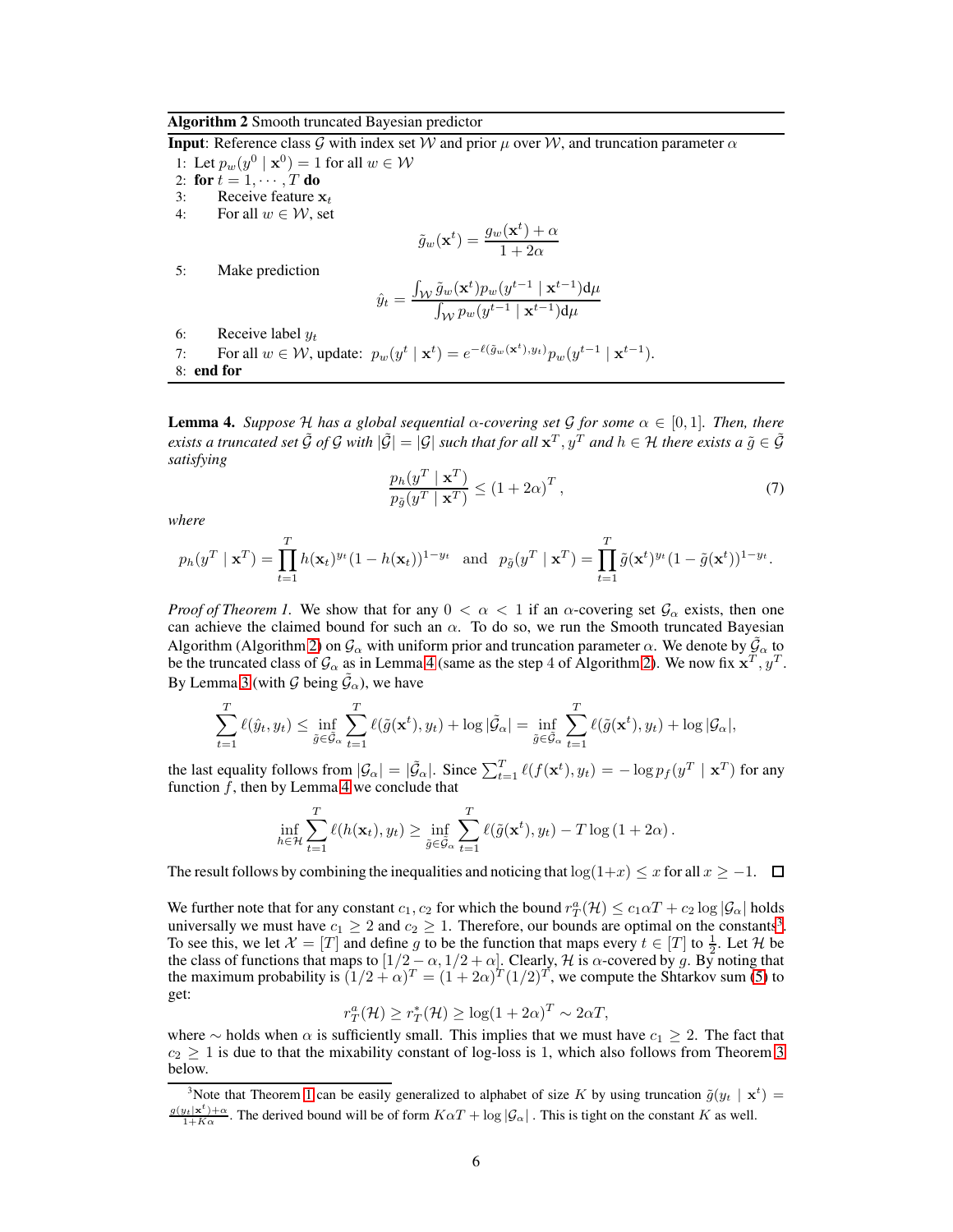Lipschitz Parametric Class. We now consider a Lipschitz parametric function class. Given a function  $f: W \times \mathcal{X} \rightarrow [0, 1]$ , define the following class

$$
\mathcal{H}_f = \{f(\mathbf{w}, \cdot) \in [0,1]^\mathcal{X} : \mathbf{w} \in \mathcal{W}\},\
$$

where  $\mathbf{w} \in \mathcal{W}$  is often a *d*-dimensional vector in  $\mathbb{R}^d$ .

We will assume that  $f(\mathbf{w}, \mathbf{x})$  is L-Lipschitz on w for every x, where  $L \in \mathbb{R}^+$ . More formally,  $\forall$ **w**<sub>1</sub>, **w**<sub>2</sub>  $\in$  *W* and **x**  $\in$  *X* we have

$$
|f(\mathbf{w}_1, \mathbf{x}) - f(\mathbf{w}_2, \mathbf{x})| \leq L ||\mathbf{w}_1 - \mathbf{w}_2||,
$$

where  $|| \cdot ||$  is some norm on W. For example, if we take  $W \subset \mathbb{R}^d$  then the norm can be  $\ell_1, \ell_2$  or  $\ell_\infty$ norm. For any specific norm  $|| \cdot ||$ , we write  $\mathcal{B}(R)$  for the ball under such norm with radius R in W. In particular, we denote by  $\mathcal{B}_s^d(R)$  the ball in  $\mathbb{R}^d$  of radius R under  $\ell_s$  norm centered at the origin.

<span id="page-6-0"></span>**Theorem 2.** Let  $f : \mathcal{B}_s^d(R) \times \mathbb{R}^d \to [0,1]$  be a L-Lipschitz function under  $\ell_s$  norm. Then

$$
r_T^a(\mathcal{H}_f) \le \min\left\{d\log\left(\frac{2RLT}{d} + 1\right) + 2d, T\right\}.
$$
 (8)

*Proof.* By L-Lipschitz condition, to find an α-covering in the sense of Definition [1,](#page-4-3) we only need to find a covering of  $\mathcal{B}_{s}^{d}(R)$  with radius  $\alpha/L$ . By standard result (see e.g. Lemma 5.7 and Example 5.8 of [\[34](#page-10-12)]) we know that the covering size is upper bounded by

$$
\left(\frac{2RL}{\alpha} + 1\right)^d.
$$

By Theorem [1,](#page-4-0) we find

$$
r_T^a(\mathcal{H}_f) \le \inf_{0 < \alpha < 1} \left\{ 2\alpha T + d \log \left( \frac{2RL}{\alpha} + 1 \right) \right\}.
$$

Taking  $\alpha = d/T$ , we conclude

$$
r_T^a(\mathcal{H}_f) \le d \log \left(\frac{2RLT}{d} + 1\right) + 2d.
$$

This completes the proof for  $T \geq d$ . The upper bound T is achieved by predicting  $\frac{1}{2}$  every time.

**Example 1.** For logistic function  $f(\mathbf{w}, \mathbf{x}) = (1 + e^{-\langle \mathbf{w}, \mathbf{x} \rangle})^{-1}$ , and  $\mathbf{w} \in \mathcal{B}_2^d(R)$  with  $\mathbf{x} \in \mathcal{B}_2^d(1)$  our result recovers those of [\[11\]](#page-9-13), but with a better leading constant (the bound in [\[11](#page-9-13)] has a constant 5). Note that, the result in [\[3](#page-9-8)] also provides a sub-optimal constant  $c \sim 4$ . Moreover, our bounds have a logarithmic dependency on Lipschitz constant L.

The question arises whether the factor in front of  $\log T$  can be improved to  $d/2$  instead of d as discussed in some recent papers [\[13,](#page-9-14) [14,](#page-9-15) [28\]](#page-10-8). In Theorem [3](#page-6-1) below, we show that, in general, it cannot unless we further strengthen our assumption (see Theorem [4\)](#page-7-0). For the ease of presentation, we only consider the parameters restricted to  $\ell_2$  norm. The proof can be found in Appendix [C.](#page-12-1)

<span id="page-6-1"></span>**Theorem 3.** For any  $d, T, R, L$  such that  $T \gg d \log(RLT)$ , there exists L-Lipschitz function  $f$ :  $\mathcal{B}_2^d(R)\times\mathbb{R}^d\to[0,1]$  such that

$$
r_T^a(\mathcal{H}_f) \ge d \log \left(\frac{RLT}{d}\right) - d \log 64 - d \log \log (RLT). \tag{9}
$$

Lipschitz Class with Bounded Hessian. As we have demonstrated in Theorem [3](#page-6-1) the leading constant 1 of the regret for Lipschitz parametric classes can not be improved in general. We now show that for some special function  $\hat{f}$  one can improve the constant to  $\frac{1}{2}$ , as already noticed in [\[13](#page-9-14), [14](#page-9-15), [28](#page-10-8)]. For any function  $f : \mathbb{R}^d \times \mathbb{R}^d \to [0, 1]$ , we say the Hessian of log f is uniformly bounded on  $\mathcal{X} \subset \mathbb{R}^d$ , if there exists constant C such that for any  $\mathbf{w} \in \mathbb{R}^d$  and  $\mathbf{x} \in \mathcal{X}$  and  $y \in \{0, 1\}$ we have

$$
\sup_{||\mathbf{u}||_2\leq 1} |\mathbf{u}^T \nabla_{\mathbf{w}}^2 \log f(\mathbf{w}, \mathbf{x})^y (1 - f(\mathbf{w}, \mathbf{x}))^{1-y} \mathbf{u}| \leq C,
$$

where  $\nabla_{\mathbf{w}}^2$  is the Hessian at w. The proof of the next theorem can be found in Appendix [D.](#page-14-0)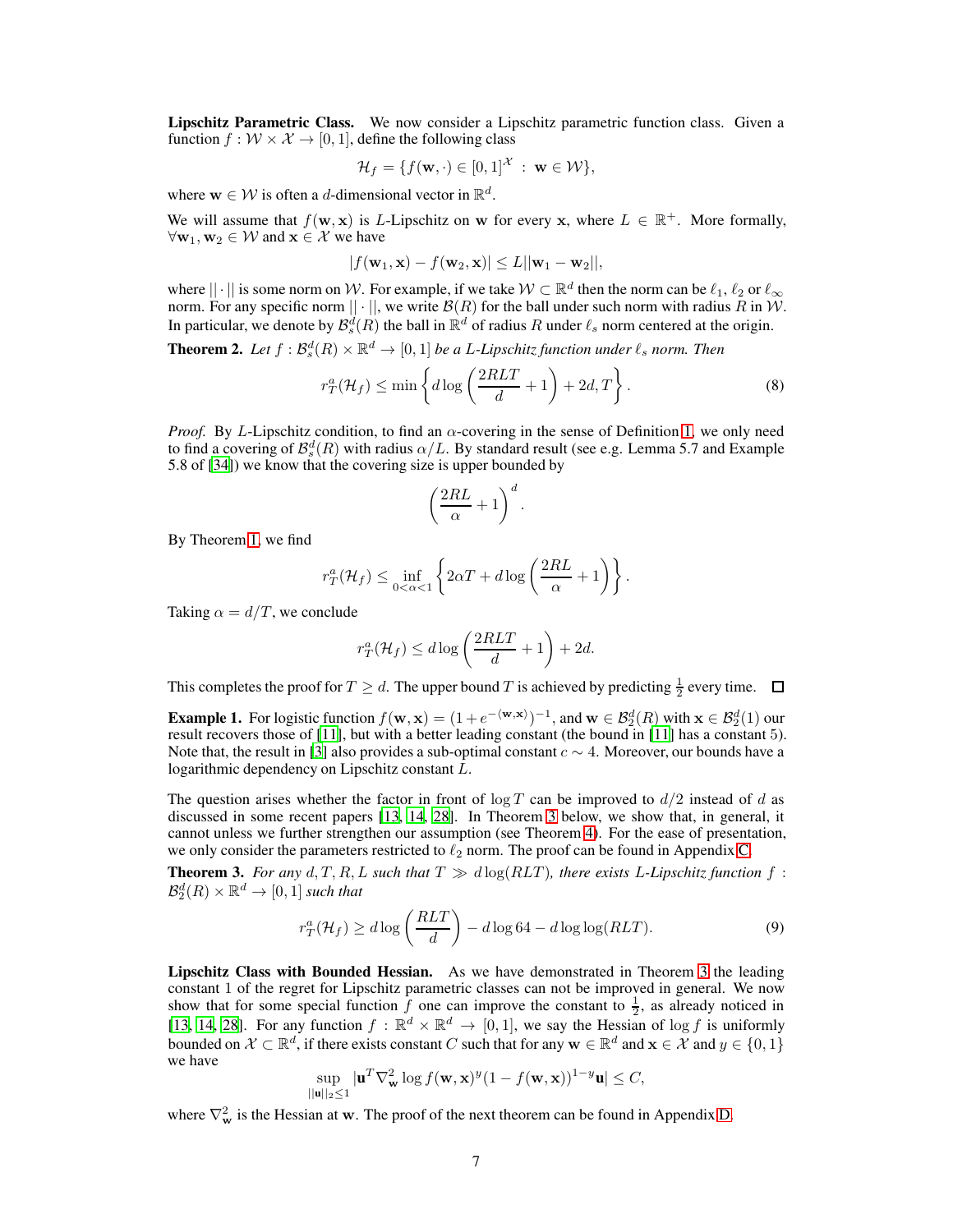<span id="page-7-0"></span>**Theorem 4.** Let  $f : \mathbb{R}^d \times \mathbb{R}^d \to [0,1]$  be a function such that the Hessian of  $\log f$  is uniformly *bounded by* C *on* X*. Let*

$$
\mathcal{H}_f = \{f(\mathbf{w}, \mathbf{x}): \mathbf{w} \in \mathcal{W}, \mathbf{x} \in \mathcal{X}\}
$$

*be such a class of*  $f$  *restricted to some compact set*  $\mathcal{W} \subset \mathbb{R}^d$ *. Then* 

$$
r_T^a(\mathcal{H}_f) \le \log \frac{Vol(\mathcal{W}^*)}{Vol(\mathcal{B}_2^d(\sqrt{d/CT}))} + d/2 + \log 2.
$$
 (10)

*where*  $W^* = \{w + u \mid w \in W, u \in B_2^d(\sqrt{d/CT})\}$ *, Vol*(⋅) *is volume under Lebesgue measure. In* particular, for  $W = \mathcal{B}_2^d(R)$ , we have

$$
r_T^a(\mathcal{H}_f) \le \frac{d}{2}\log\left(\frac{2CR^2T}{d} + 2\right) + d/2 + \log 2.
$$

Note that, Theorem [4](#page-7-0) subsumes the results of  $[16, 28]^4$  $[16, 28]^4$  $[16, 28]^4$  $[16, 28]^4$ , where the authors considered the function of form  $f(\mathbf{w}, \mathbf{x})$  and requires that the second derivative of log f is bounded, see also [\[4](#page-9-17), Chapter 11.10]. However, the KL-divergence-based argument of [\[16](#page-9-12)] can not be used directly in the setup of Theorem [4](#page-7-0) since we *do not* assume the function f has a linear structure. Our main proof technique of Theorem [4](#page-7-0) is a direct application of Lemma [2](#page-4-5) and an estimation of the integrals via Taylor expansion; see Appendix [D](#page-14-0) for more details on the proof.

Finally, we complete this part with the following lower bound for generalized linear functions under unit  $\ell_s$  balls. See Appendix [E](#page-15-0) for proof.

<span id="page-7-1"></span>**Theorem 5.** Let  $f : \mathbb{R} \to [0,1]$  be an arbitrary function such that there exists  $c_1, c_2 \in (0,1)$  and *for all*  $r > 0$  we have  $[c_1 - c_2d^{-r}, c_1 + c_2d^{-r}] \subset f([-d^{-r}, d^{-r}])$  *for all sufficient large d. Let* 

$$
\mathcal{H}_f = \{ f(\langle \mathbf{w}, \mathbf{x} \rangle) : \mathbf{w} \in \mathcal{B}_s^d(1), \mathbf{x} \in \mathcal{B}_s^d(1) \}
$$

*where*  $s > 0$ *. Then* 

$$
r_T^a(\mathcal{H}_f) \ge \frac{d}{2} \log \left( \frac{T}{d^{(s+2)/s}} \right) - O(d) \tag{11}
$$

*where* O *hides some absolute constant that is independent of* d, T *.*

Note that for the logistic function  $f(x) = (1 + e^{-x})^{-1}$  Theorem [5](#page-7-1) holds with  $c_1 = \frac{1}{2}$  and  $c_2 = \frac{1}{5}$ . Therefore,

1. If  $s = 1$ , then

$$
r_T^a(\mathcal{H}_f) \ge \frac{d}{2} \log \left( \frac{T}{d^3} \right) - O(d).
$$

2. If  $s = 2$ , then

$$
r_T^a(\mathcal{H}_f) \ge \frac{d}{2} \log \left( \frac{T}{d^2} \right) - O(d).
$$

3. If  $s = \infty$ , then

$$
r_T^a(\mathcal{H}_f) \ge \frac{d}{2} \log \left(\frac{T}{d}\right) - O(d).
$$

This recovers all the lower bounds from [\[28\]](#page-10-8). We note that a simple sufficient condition for Theo-rem [5](#page-7-1) to hold is to require  $f'(0) \neq 0$  if  $f(x)$  is differentiable.

**Large Growth.** We now present some results for large d growing even faster than T. We will show that the size of *global* sequential covering (Definition [1\)](#page-4-3) of a class  $H$  can be bounded by the sequential fat-shattering number of  $H$  in a similar fashion as in [\[22\]](#page-9-0). We first introduce the notion of sequential fat-shattering number as in [\[22\]](#page-9-0).

We denote  $\{0,1\}^d_*$  to be the set of all binary sequences of length less than or equal to d. A binary tree of depth d with labels in X is defined to be a map  $\tau : \{0,1\}^d_* \to \mathcal{X}$ . For any function class  $\mathcal{H} \subset [0,1]^{\mathcal{X}}$ , we say  $\mathcal{H}$   $\alpha$ -fat shatters tree  $\tau$  if there exists  $[0,1]$ -value tree  $\mathbf{s}: \{0,1\}^d_* \to [0,1]$  such that for any binary sequence  $\epsilon_1^d \in \{0,1\}^d_*$  there exist  $h \in \mathcal{H}$  such that for all  $t \in [d]$ : 1. If  $\epsilon_t = 0$ , then  $h(\tau(\epsilon_1^{t-1})) \leq s(\epsilon_1^{t-1}) - \alpha;$ 2. If  $\epsilon_t = 1$ , then  $h(\tau(\epsilon_1^{t-1})) \ge \mathbf{s}(\epsilon_1^{t-1}) + \alpha$ .

<span id="page-7-2"></span><sup>&</sup>lt;sup>4</sup>To get the upper bounds in [\[28](#page-10-8)] one only needs to estimate the volume of  $\ell_s$  balls, which is well known [\[35\]](#page-10-13).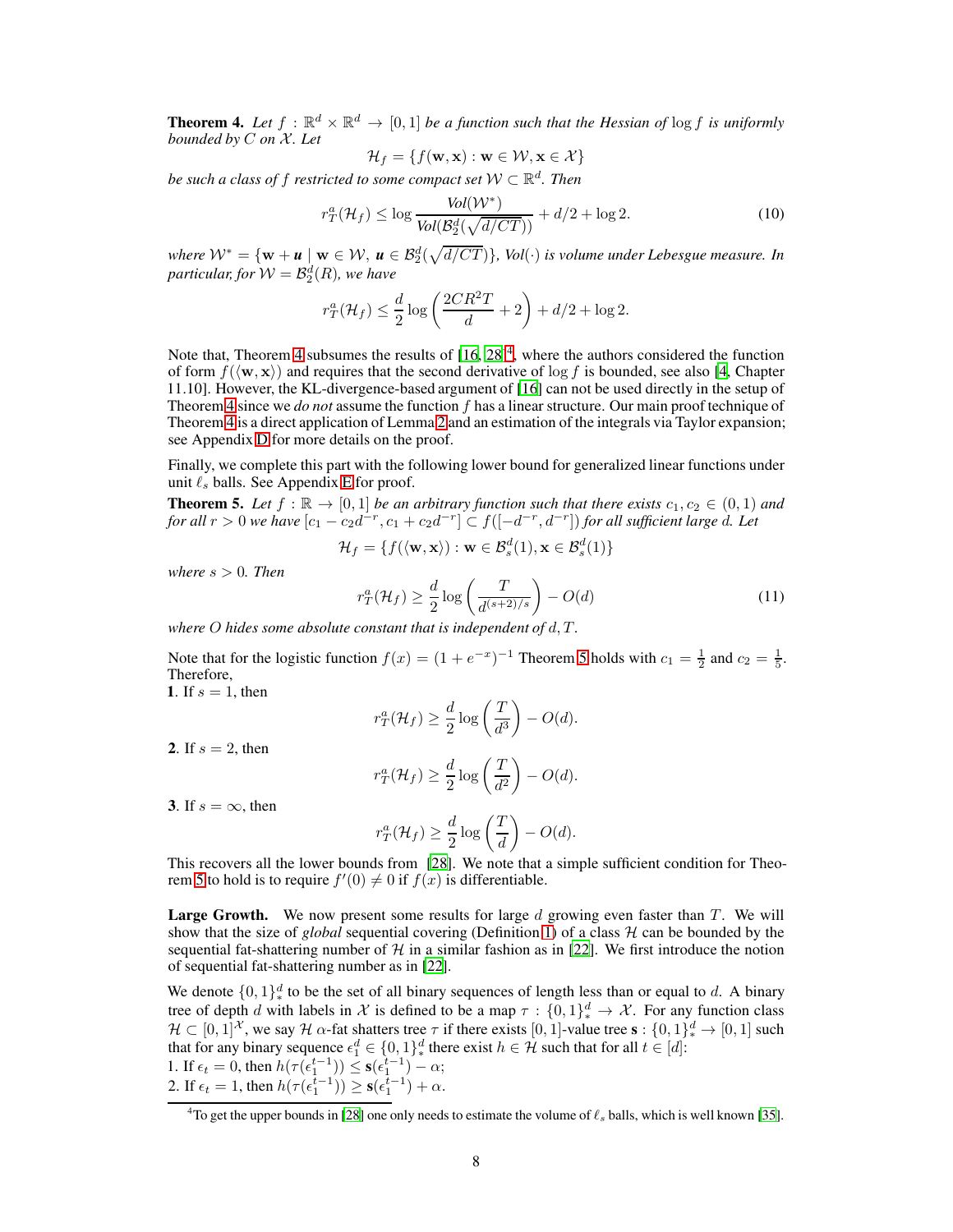Definition 2. *The sequential* α*-fat shattering number of* H *is defined to be the maximum number*  $d(\alpha)$  *such that*  $H \alpha$ -fat *shatters a tree*  $\tau$  *of depth*  $d := d(\alpha)$ *.* 

<span id="page-8-2"></span>In the below lemma, we present an upper bound for the cardinally of the global covering set with algorithmically constructed cover set  $\mathcal{G}_{\alpha}$  (see also [\[22,](#page-9-0) Section 6.1]). Appendix [F](#page-16-0) presents the proof. **Lemma 5.** Let H be any class map  $\mathcal{X} \to [0,1]$  and  $d(\alpha)$  be the sequential  $\alpha$ -fat shattering number *of* H*. Then there exists a global sequential* α*-covering set* G<sup>α</sup> *of* H *as in Definition [1](#page-4-3) such that*

$$
|\mathcal{G}_{\alpha}| \leq \sum_{t=0}^{d(\alpha/3)} \binom{T}{t} \left\lceil \frac{3}{2\alpha} \right\rceil^t \leq \left\lceil \frac{3T}{2\alpha} \right\rceil^{d(\alpha/3)+1}.
$$
 (12)

.

<span id="page-8-1"></span>**Example 2.** By [\[22](#page-9-0)] we know that the sequential  $\alpha$ -fat shattering number of linear functions  $f(\mathbf{w}, \mathbf{x}) = |\langle \mathbf{w}, \mathbf{x} \rangle|$  with  $\mathbf{w}, \mathbf{x} \in \mathcal{B}_2^d(1)$  is of order  $\tilde{O}(\alpha^{-2})$  where in  $\tilde{O}$  we hide a polylog fac-tor. Lemma [5](#page-8-2) implies that the global sequential  $\alpha$ -covering number is upper bounded by

$$
\left\lceil \frac{(3T)}{(2\alpha)} \right\rceil^{d(\alpha/3)+1}
$$

By Theorem [1,](#page-4-0) we have

$$
r_T^a(\mathcal{H}_f) \le \inf_{0 < \alpha < 1} \left\{ 2\alpha T + \tilde{O}\left(\frac{1}{\alpha^2}\right) \right\} \le \tilde{O}(T^{2/3}),
$$

by taking  $\alpha = T^{-1/3}$ . This bound is *independent* of the data dimension d.

**Remark 1.** *Observe that for any class*  $\mathcal{H}$  *with sequential fat-shattering number of order*  $\alpha^{-s}$  *one can achieve a regret upper bound of order*  $\tilde{O}(T^{s/s+1})$  *by Theorem [1.](#page-4-0) We refer to [\[22,](#page-9-0) [23](#page-10-14)] for the estimations of sequential fat-shattering number of a variety of classes.*

Finally, we present the following general lower bound. See Appendix [G](#page-19-0) for proof.

<span id="page-8-0"></span>**Theorem 6.** *For any*  $s \geq 1$ *, we define* 

$$
\mathcal{D}_s = \left\{ \boldsymbol{p} \in [0,1]^T : \sum_{t=1}^T p_t^s \le 1 \right\}.
$$

*We can view the vectors in*  $\mathcal{D}_s$  *as functions mapping*  $[T] \rightarrow [0, 1]$ *. Then* 

$$
r_T^a(\mathcal{D}_s) \ge r_T^*(\mathcal{D}_s) \ge \Omega(T^{s/s+1}).\tag{13}
$$

To see why Theorem [6](#page-8-0) implies a lower bound for  $f(\mathbf{w}, \mathbf{x}) = |\langle \mathbf{w}, \mathbf{x} \rangle|$  with  $d \geq T$ , as in Example [2,](#page-8-1) we take  $\mathbf{w}, \mathbf{x} \in \mathcal{B}_2^T(1)$  (i.e., with  $d = T$ ) and define  $\mathbf{x}_t = \mathbf{e}_t$  with  $\mathbf{e}_t$  being the standard base of  $\mathbb{R}^T$  that takes value 1 at position t and zeros otherwise. Note that the functions of  $\mathcal{H}_f$  with  $f(\mathbf{w}, \mathbf{x}) = |\langle \mathbf{w}, \mathbf{x} \rangle|$  restricted on  $\mathbf{x}^T$  is exactly  $\mathcal{D}_2$ . Then

$$
r_T^a(\mathcal{H}_f) \ge r_T^*(\mathcal{H}_f) \ge r_T^*(\mathcal{D}_2) \ge \Omega(T^{2/3})
$$

and this is a matching lower bound of Example [2.](#page-8-1) Note that, it is proved in [\[21\]](#page-9-9) that for function  $f(\mathbf{w}, \mathbf{x}) = \frac{\langle \mathbf{w}, \mathbf{x} \rangle + 1}{2}$ , one can achieve the regret of form  $\tilde{O}(\sqrt{T})^5$  $\tilde{O}(\sqrt{T})^5$ . Example [2](#page-8-1) implies that the generalized linear functions of form  $f(\langle w, x \rangle)$  can have different regrets with polynomial gap even with a simple shift on the value (though they have the same covering number). It is therefore an interesting open problem to investigate a tighter complexity measure (instead of a covering number as in Definition [1\)](#page-4-3) that captures this phenomenon.

#### 4 Conclusion

In this paper, we presented best known lower and upper bounds on sequential online regret for a large class of experts. We accomplish it by designing a new smooth truncated Bayesian algorithm, together with a new concept of global sequential covering, that achieves these upper bounds. For the lower bounds, we use an novel information-theoretic approach based on the Shtarkov sum. We anticipate that these techniques could be generalized to a broader set of problems, e.g., when the covariant  $x^T$  present stochastically. We leave it to the future works.

<span id="page-8-3"></span><sup>&</sup>lt;sup>5</sup>A  $\tilde{\Omega}(\sqrt{T})$  lower bound for  $d \geq \sqrt{T}$  can be derived from Theorem [5,](#page-7-1) recovering [\[21](#page-9-9), Lemma 8].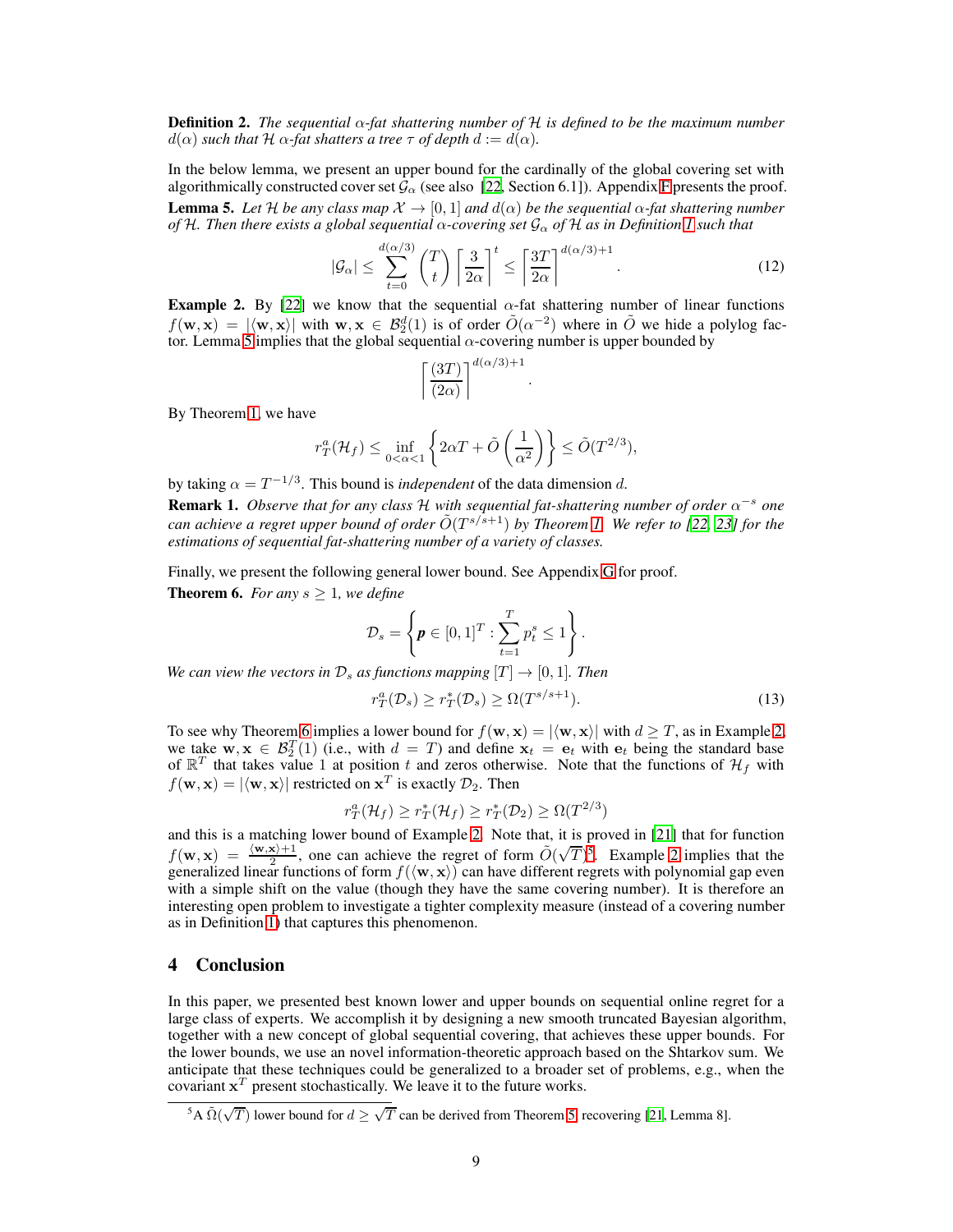## **References**

- <span id="page-9-6"></span>[1] A. Barron, J. Rissanen, and B. Yu. The minimum description length principle in coding and modeling. *IEEE Trans. Inf. Theory*, 44(6):2743–2760, Oct. 1998.
- <span id="page-9-20"></span>[2] Shai Ben-David, Dávid Pál, and Shai Shalev-Shwartz. Agnostic online learning. In *COLT*, volume 3, page 1, 2009.
- <span id="page-9-8"></span>[3] Blair Bilodeau, Dylan Foster, and Daniel Roy. Tight bounds on minimax regret under logarithmic loss via self-concordance. In *International Conference on Machine Learning*, pages 919–929. PMLR, 2020.
- <span id="page-9-17"></span>[4] N. Cesa-Bianchi and G. Lugosi. *Prediction, Learning and Games*. Cambridge University Press, 2006.
- <span id="page-9-7"></span>[5] B. Clarke and A. Barron. Jeffreys' prior is asymptotically least favorable under entropy of risk. *J. Statistical PLanning and Inference*, pages 453 – 471, 1994.
- <span id="page-9-4"></span>[6] I. Csiszar and P. Shields. Redundancy rates for renewal and other processes. *IEEE Trans. Inf. Theory*, 42:2065–2072, 1995.
- <span id="page-9-21"></span>[7] Amit Daniely, Sivan Sabato, Shai Ben-David, and Shai Shalev-Shwartz. Multiclass learnability and the erm principle. In *Proceedings of the 24th Annual Conference on Learning Theory*, pages 207–232. JMLR Workshop and Conference Proceedings, 2011.
- <span id="page-9-3"></span>[8] L. D. Davisson. Universal noiseless coding. *IEEE Trans. Inf. Theory*, IT-19(6):783–795, Nov. 1973.
- <span id="page-9-1"></span>[9] M. Drmota and W. Szpankowski. Precise minimax redundancy and regrets. *IEEE Trans. Inf. Theory*, IT-50:2686–2707, 2004.
- <span id="page-9-5"></span>[10] P. Flajolet and W. Szpankowski. Analytic variations on redundancy rates of renewal processes. *IEEE Trans. Information Theory*, 48:2911–2921, 2002.
- <span id="page-9-13"></span>[11] Dylan J Foster, Satyen Kale, Haipeng Luo andMehryar Mohri, and Karthik Sridharan. Logistic regression: The importance of being improper. In *COLT - Conference on Learning Theory*, 2018.
- <span id="page-9-11"></span>[12] E. Hazan, T. Koren, and K. Y. Levy. Logistic regression: Tight bounds for stochastic and online optimization. In *The 27th Conference on Learning Theory, COLT 2014*, pages 197–209. MIT press, 2014.
- <span id="page-9-14"></span>[13] P. Jacquet, G. I. Shamir, and W. Szpankowski. Precise minimax regret for logistic regression with categorical feature values. In *PRML: ALT'21*, volume 132, pages 755–771, 2021.
- <span id="page-9-15"></span>[14] Philippe Jacquet, Gil Shamir, and Wojciech Szpankowski. Precise minimax regret for logistic regression with categorical feature values. In *Algorithmic Learning Theory*, pages 755–771. PMLR, 2021.
- <span id="page-9-16"></span>[15] Rémi Jézéquel, Pierre Gaillard, and Alessandro Rudi. Mixability made efficient: Fast online multiclass logistic regression. *Advances in Neural Information Processing Systems*, 34, 2021.
- <span id="page-9-12"></span>[16] Sham M Kakade and Andrew Y. Ng. Online bounds for bayesian algorithms. In L. K. Saul, Y. Weiss, and L. Bottou, editors, *Advances in Neural Information Processing Systems 17*, pages 641–648. MIT Press, 2005.
- <span id="page-9-10"></span>[17] R. E. Krichevsky and V. K. Trofimov. The performance of universal encoding. *IEEE Trans. Inform. Theory*, IT-27(2):199–207, Mar. 1981.
- <span id="page-9-19"></span>[18] Edward James McShane. Extension of range of functions. *Bulletin of the American Mathematical Society*, 40(12):837–842, 1934.
- <span id="page-9-2"></span>[19] A. Orlitsky and N. P. Santhanam. Speaking of infinity. *IEEE Trans. Inf. Theory*, 50(10):2215– 2230, Oct. 2004.
- <span id="page-9-18"></span>[20] A. Rakhlin and K. Sridharan. Online nonparametric regression with general los function. In *COLT*, 2014.
- <span id="page-9-9"></span>[21] Alexander Rakhlin and Karthik Sridharan. Sequential probability assignment with binary alphabets and large classes of experts. *arXiv preprint arXiv:1501.07340*, 2015.
- <span id="page-9-0"></span>[22] Alexander Rakhlin, Karthik Sridharan, and Ambuj Tewari. Online learning: Random averages, combinatorial parameters, and learnability. *Advances in Neural Information Processing Systems*, 23, 2010.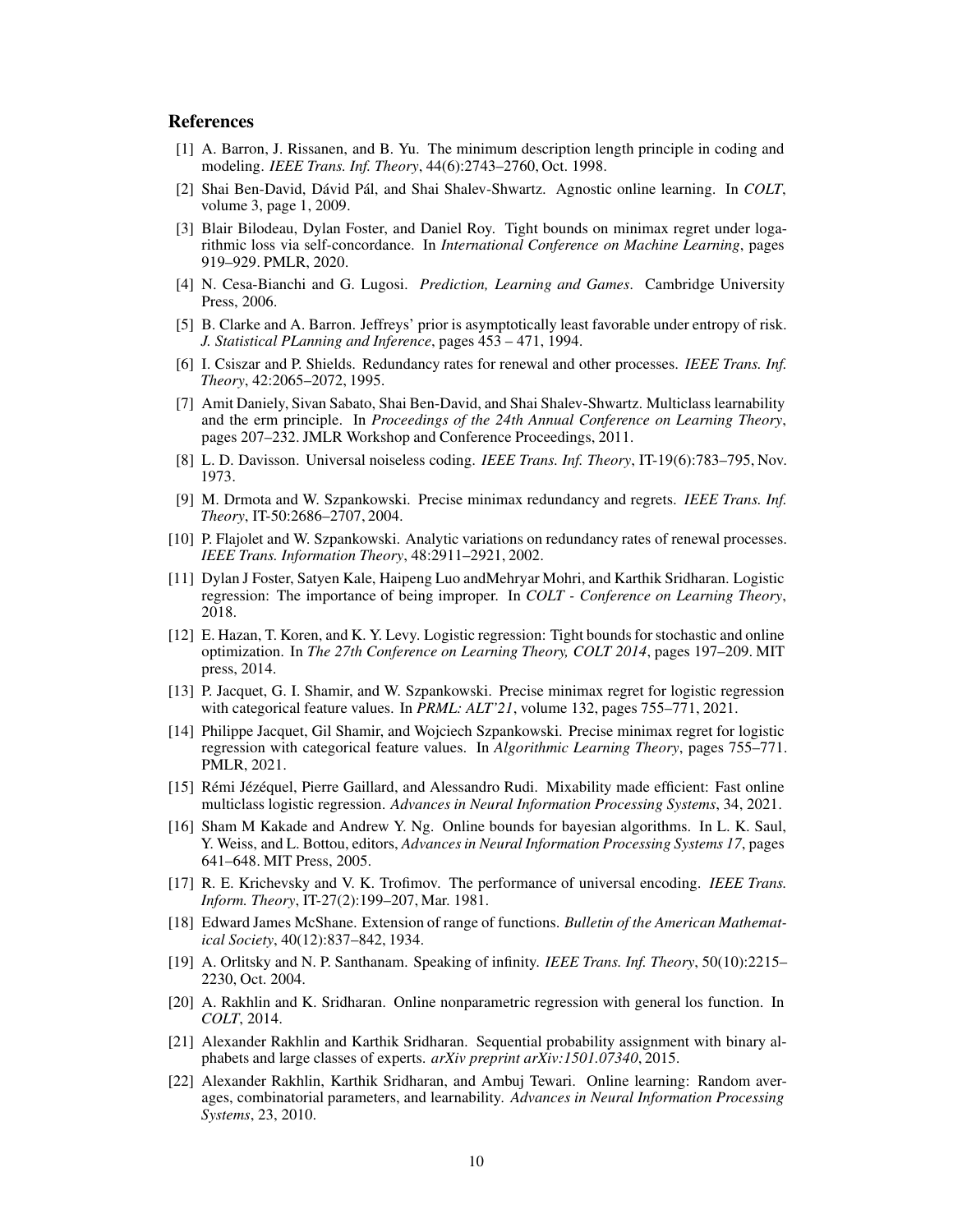- <span id="page-10-14"></span>[23] Alexander Rakhlin, Karthik Sridharan, and Ambuj Tewari. Sequential complexities and uniform martingale laws of large numbers. *Probability Theory and Related Fields*, 161(1):111– 153, 2015.
- <span id="page-10-9"></span>[24] J. Rissanen. Universal coding, information, prediction, and estimation. *IEEE Trans. Inform. Theory*, IT-30(4):629–636, Jul. 1984.
- <span id="page-10-1"></span>[25] J. Rissanen. Fisher information and stochastic complexity. *IEEE Trans. Information Theory*, 42:40–47, 1996.
- <span id="page-10-2"></span>[26] G. I. Shamir. On the MDL principle for i.i.d. sources with large alphabets. *IEEE Trans. Inform. Theory*, 52(5):1939–1955, May 2006.
- <span id="page-10-11"></span>[27] G. I. Shamir and W. Szpankowski. Low complexity approximate bayesian logistic regression for sparse online learning. In *ArXiv: http://arxiv.org/abs/2101.12113*, 2021.
- <span id="page-10-8"></span>[28] Gil I Shamir. Logistic regression regret: What's the catch? In *Conference on Learning Theory*, pages 3296–3319. PMLR, 2020.
- <span id="page-10-6"></span>[29] Y. M. Shtarkov. Universal sequential coding of single messages. *Problems of Information Transmission*, 23(3):3–17, Jul.-Sep. 1987.
- <span id="page-10-3"></span>[30] W. Szpankowski. On asymptotics of certain recurrences arising in universal coding. *Problems of Information Transmission*, 34:55–61, 1998.
- <span id="page-10-15"></span>[31] W. Szpankowski. *Average Case Analysis of Algorithms on Sequences*. Wiley, New York, 2001.
- <span id="page-10-7"></span>[32] W. Szpankowski and M. Weinberger. Minimax pointwise redundancy for memoryless models over large alphabets. *IEEE Trans. Information Theory*, 58:4094–4104, 2012.
- <span id="page-10-10"></span>[33] Volodya Vovk. Competitive on-line statistics. *International Statistical Review*, 69(2):213–248, 2001.
- <span id="page-10-12"></span>[34] Martin J Wainwright. *High-dimensional statistics: A non-asymptotic viewpoint*, volume 48. Cambridge University Press, 2019.
- <span id="page-10-13"></span>[35] Xianfu Wang. Volumes of generalized unit balls. *Mathematics Magazine*, 78(5):390–395, 2005.
- <span id="page-10-0"></span>[36] C. Wus, M. Heidari, A. Grama, and W. Szpankowski. Sequential vs fixed design minimax regrets for learning. *preprint*, 2022.
- <span id="page-10-4"></span>[37] Q. Xie and A. Barron. Minimax redundancy for the class of memoryless sources. *IEEE Trans. Information Theory*, pages 647–657, 1997.
- <span id="page-10-5"></span>[38] Q. Xie and A. Barron. Asymptotic minimax regret for data compression, gambling, and prediction. *IEEE Trans. Information Theory*, 46:431–445, 2000.
- <span id="page-10-16"></span>[39] Kenji Yamanishi. Minimax relative loss analysis for sequential prediction algorithms using parametric hypotheses. In *Proceedings of the eleventh annual conference on Computational learning theory*, pages 32–43, 1998.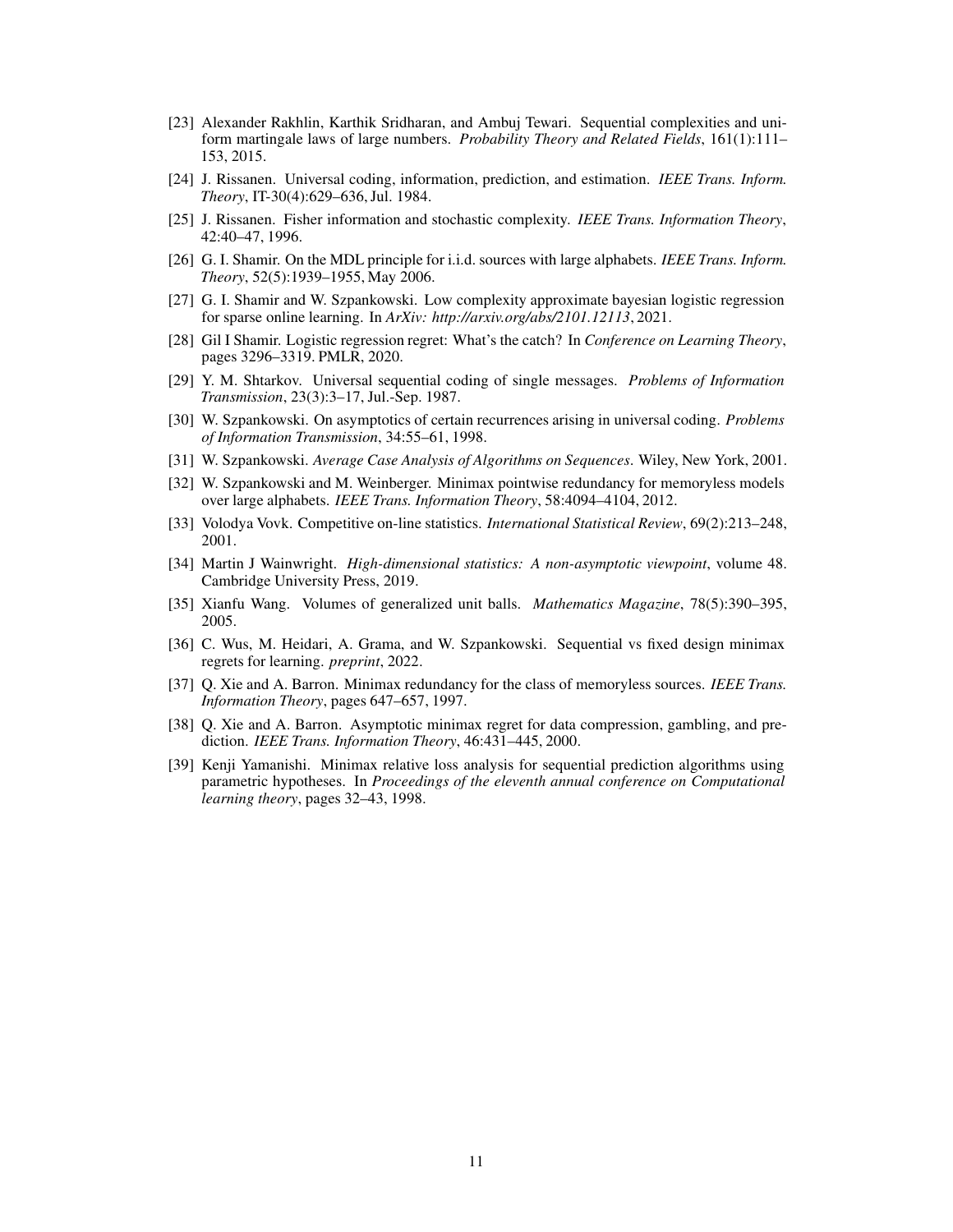# <span id="page-11-0"></span>A Proofs of Lemma [2](#page-4-5) and Lemma [3](#page-4-4)

We prove here Lemma [2](#page-4-5) and Lemma [3.](#page-4-4) For the reader's convenience we repeat both lemmas.

**Lemma 2** Let G be a collection of functions  $g_w : \mathcal{X}^* \to [0,1], w \in \mathcal{W}$ . Let  $\hat{y}_t$  be the Bayesian prediction rule as in Step 4 of Algorithm [1](#page-4-1) with prior  $\mu$ . Then, for any  $\mathbf{x}^T$  and  $y^T$  we have

$$
\sum_{t=1}^T \ell(\hat{y}_t, y_t) \le -\log \frac{\int_{\mathcal{W}} p_w(y^T \mid \mathbf{x}^T) d\mu}{\int_{\mathcal{W}} 1 d\mu},
$$

where  $p_w(y^T | \mathbf{x}^T) = e^{-\sum_{t=1}^T \ell(g_w(\mathbf{x}^t), y_t)}$  and  $\ell$  is the log-loss.

*Proof.* We first observe that for any  $y \in \{0, 1\}$  we have  $e^{-\ell(\cdot, y)}$  is concave over [0, 1]. Let

$$
\lambda_{t-1}(w) = \frac{p_w(y^{t-1} \mid \mathbf{x}^{t-1})}{\int_{\mathcal{W}} p_w(y^{t-1} \mid \mathbf{x}^{t-1}) d\mu}.
$$

Note that  $\lambda_{t-1}(w)$  forms a probability density over W w.r.t.  $\mu$ . By definition of  $\hat{y}_t$ , we have  $\hat{y}_t = \mathbb{E}_{\lambda_{t-1}}[g_w(\mathbf{x}^t)]$ , where the expectation is over the density of  $\lambda_{t-1}(w)$ . Therefore, by Jensen's inequality and the update procedure as in item 6 of Algorithm [1,](#page-4-1) we have

$$
e^{-\ell(\hat{y}_t,y_t)} = e^{-\ell(\mathbb{E}[g_w(\mathbf{x}^t)],y_t)} \geq \mathbb{E}[e^{-\ell(g_w(\mathbf{x}^t),y_t)}] = \frac{\int_{\mathcal{W}} p_w(y^t \mid \mathbf{x}^t) d\mu}{\int_{\mathcal{W}} p_w(y^{t-1} \mid \mathbf{x}^{t-1}) d\mu}.
$$

By telescoping the sum, we find

$$
e^{-\sum_{t=1}^T \ell(\hat{y}_t, y_t)} \geq \frac{\int_{\mathcal{W}} p_w(y^T\mid \mathbf{x}^t)\mathrm{d} \mu}{\int_{\mathcal{W}} 1\mathrm{d} \mu}
$$

.

This implies

$$
\sum_{t=1}^{T} \ell(\hat{y}_t, y_t) \le -\log \frac{\int_{\mathcal{W}} p_w(y^T \mid \mathbf{x}^T) d\mu}{\int_{\mathcal{W}} 1 d\mu}
$$

and completes the proof.

Lemma 3 *For any finite class of experts* G

$$
r^a_T(\mathcal{G}) \leq \log |\mathcal{G}|.
$$

*Proof.* Let  $\mu(w) = \frac{1}{|W|}$  as in Lemma [2](#page-4-5) and  $\hat{y}_t$  be the Bayesian predictor with input G and  $\mu$ . Then

$$
\sum_{t=1}^{T} \ell(\hat{y}_t, y_t) \le -\log \frac{\int_{\mathcal{W}} p_w(y^T \mid \mathbf{x}^T) d\mu}{\int_{\mathcal{W}} 1 d\mu} \tag{14}
$$

$$
= -\log \int_{\mathcal{W}} p_w(y^T \mid \mathbf{x}^T) \mathrm{d}\mu + \log 1 \tag{15}
$$

$$
= -\log \int_{\mathcal{W}} p_w(y^T \mid \mathbf{x}^T) d\mu \tag{16}
$$

$$
\leq -\log p_{w^*}(y^T \mid \mathbf{x}^T) + \log |\mathcal{W}|, \text{ where } w^* \text{ maximizes } p_w(y^T \mid \mathbf{x}^T) \tag{17}
$$

$$
=\sum_{t=1}^{1} \ell(g_{w^*}(\mathbf{x}^t), y_t) + \log |\mathcal{G}|, \text{ since } |\mathcal{W}| = |\mathcal{G}|.
$$
\n(18)

This concludes the proof.

 $\Box$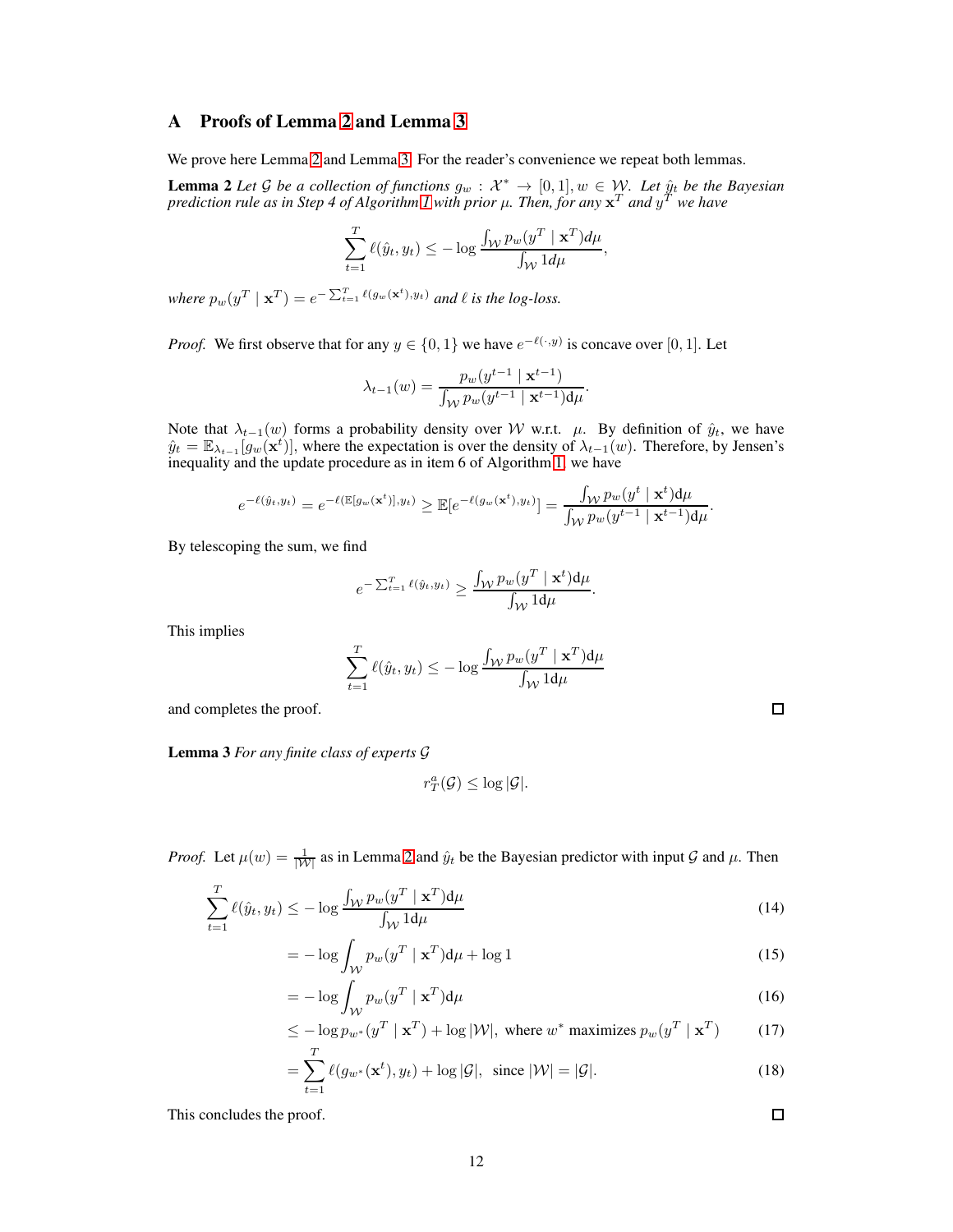# <span id="page-12-0"></span>B Proof of Lemma [4](#page-5-1)

We construct the set  $\tilde{G}$  as in Algorithm [2.](#page-5-0) For any  $g \in G$  we define a smooth truncated function  $\tilde{g}$ such that for any  $\mathbf{x}^t \in \mathcal{X}^*$ 

$$
\tilde{g}(\mathbf{x}^t) = \frac{g(\mathbf{x}^t) + \alpha}{1 + 2\alpha}.
$$

We introduce the following short-hand notation, for any function  $f$  we define

$$
f(y_t) = f(\mathbf{x}^t)^{y_t} (1 - f(\mathbf{x}^t))^{1 - y_t}.
$$

For any  $x^T$ ,  $y^T$  and  $h \in \mathcal{H}$ , let  $g \in \mathcal{G}$  be a  $\alpha$ -covering of  $h$  and  $\tilde{g}$  be the truncated function as defined above. For any  $t$ , we consider two cases.

**Case 1:** If  $y_t = 1$ , we have:

$$
\frac{h(y_t)}{\tilde{g}(y_t)} = \frac{h(\mathbf{x}^t)}{\tilde{g}(\mathbf{x}^t)}, \text{ since } y_t = 1
$$
\n(19)

$$
\leq \frac{g(\mathbf{x}^t) + \alpha}{\tilde{g}(\mathbf{x}^t)}, \ g \text{ is } \alpha \text{ cover of } h \tag{20}
$$

$$
= \frac{g(\mathbf{x}^t) + \alpha}{(g(\mathbf{x}^t) + \alpha)/(1 + 2\alpha)}, \text{ definition of } \tilde{g}
$$
 (21)

$$
=1+2\alpha \tag{22}
$$

**Case 2:** If  $y_t = 0$ , we have

$$
\frac{h(y_t)}{\tilde{g}(y_t)} = \frac{1 - h(\mathbf{x}^t)}{1 - \tilde{g}(\mathbf{x}^t)}\tag{23}
$$

$$
\leq \frac{1 - g(\mathbf{x}^t) + \alpha}{1 - \tilde{g}(\mathbf{x}^t)}, \ g \text{ is } \alpha \text{ cover of } h \tag{24}
$$

$$
= \frac{1 - g(\mathbf{x}^t) + \alpha}{1 - (g(\mathbf{x}^t) + \alpha)/(1 + 2\alpha)}, \text{ definition of } \tilde{g}
$$
 (25)

$$
=\frac{1-g(\mathbf{x}^t)+\alpha}{(1-g(\mathbf{x}^t)+\alpha)/(1+2\alpha)}
$$
\n(26)

$$
=1+2\alpha,\tag{27}
$$

Now, combining the two cases, we have

$$
\frac{p_h(y^T \mid \mathbf{x}^T)}{p_{\tilde{g}}(y^T \mid \mathbf{x}^T)} = \prod_{t=1}^T \frac{h(y_t)}{\tilde{g}(y_t)}
$$
\n(28)

$$
\leq (1 + 2\alpha)^T. \tag{29}
$$

<span id="page-12-1"></span>This completes the proof of Lemma [4.](#page-5-1)

## C Proof of Theorem [3](#page-6-1)

We need the following two lemmas.

<span id="page-12-2"></span>Lemma 6. *Let* P *be a finite class of distributions over the same domain* X*. Denote*

$$
S = \sum_{x \in \mathcal{X}} \max_{p \in \mathcal{P}} p(x)
$$

*be the Shtarkov sum. Then for any estimation rule*  $\Phi : \mathcal{X} \to \mathcal{P}$  *we have* 

$$
\max_{p \in \mathcal{P}} p(\Phi(x) \neq p) \ge 1 - \frac{S}{|\mathcal{P}|}.
$$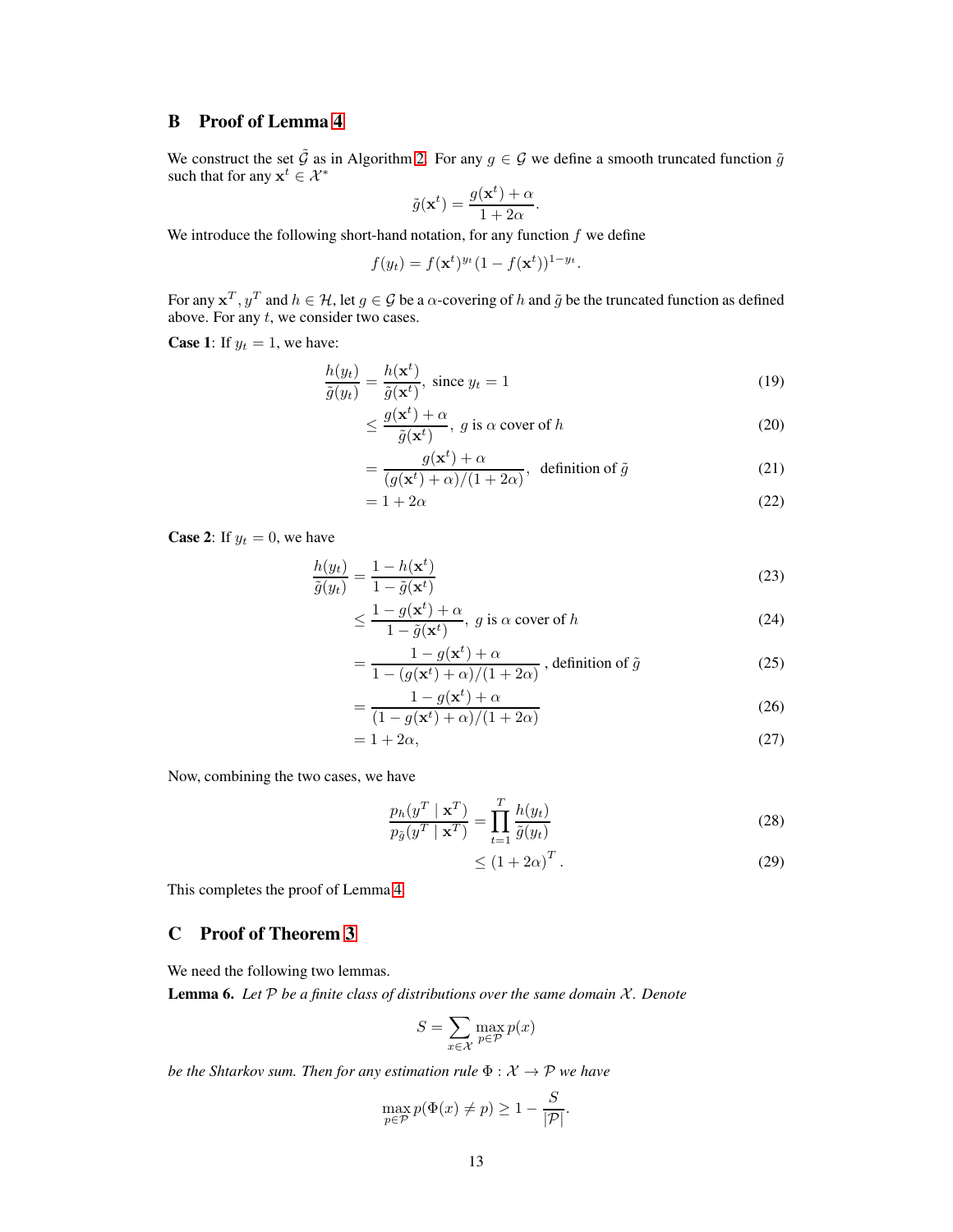*Proof.* Note that  $\Phi$  partitions X into |P| disjoint parts. For any  $p \in \mathcal{P}$ , we denote  $\mathcal{X}_p = \{x \in \mathcal{X}$ :  $\Phi(x) = p$  be the partition corresponding to p. We have

$$
\sum_{p \in \mathcal{P}} p(\mathcal{X}_p) = \sum_{x \in \mathcal{X}} p_x(x) \le \sum_{x \in \mathcal{X}} \max_{p \in \mathcal{P}} p(x) = S,
$$

where  $p_x \in \mathcal{P}$  is the distribution such that  $x \in \mathcal{X}_{p_x}$ . This implies

$$
\min_{p \in \mathcal{P}} p(\mathcal{X}_p) \leq \frac{S}{|\mathcal{P}|}.
$$

The result follows by taking the complements of  $\mathcal{X}_p$ .

<span id="page-13-0"></span>**Lemma 7.** *For any M and*  $T \gg \log M$ *, there exist M vectors*  $v_1, v_2, \dots, v_M \in \{0, 1\}^T$  *such that for any*  $i \neq j \in [M]$  *we have* 

$$
\sum_{t=1}^{T} 1\{v_i[t] \neq v_j[t]\} \geq T/4.
$$

*Proof.* We use a probabilistic argument to construct the vectors  $v_i$ . To do so, we choose each  $v_i$ independently from uniform distribution over  $\{0, 1\}^T$ . Now, it easy to see that the expected distinct coordinates of any two vectors is  $T/2$ . The result follows by a simple application of Chernoff bound (e.g., see [\[31\]](#page-10-15)) by showing that the event of the lemma has a positive probability. П

Now we are in the position to prove Theorem [3.](#page-6-1) Let  $x_1, \dots, x_T \in \mathbb{R}^d$  be any distinct points. We will construct a L-Lipschitz function  $f(\mathbf{w}, \mathbf{x})$  such that the regret restricted only on  $\mathbf{x}^T$  is large. To do so, we consider a maximum packing M of the parameter space  $\mathcal{B}_2^d(R)$  of radius  $\alpha/L > 0$  (where  $\alpha$  is to be determined latter). Standard volume argument (see Chapter 5 of [\[34](#page-10-12)]) yields that

$$
|M|\geq \left(\frac{LR}{2\alpha}\right)^d.
$$

Now, we will define a L-Lipschitz functions  $f(\mathbf{w}, \mathbf{x})$  only on  $\mathbf{w} \in M$  and  $\mathbf{x} \in {\{\mathbf{x}_1, \cdots, \mathbf{x}_T\}}$ . By Lemma [7](#page-13-0) (assume for now the conditions are satisfied), we can find |M| binary vectors  $V \subset \{0,1\}^T$ such that any pair of the vectors has Hamming distance lower bounded by  $T/4$ . For each of the vector  $v \in V$ , we define a vector  $u \in [0,1]^T$  in the following way, for all  $t \in [T]$ 

- 1. If  $v[t] = 0$  then set  $u[t] = 0$ ;
- 2. If  $v[t] = 1$  then set  $u[t] = \alpha$ .

Denote by U be the set of all such vectors u. Note that  $|U| = M$ . For any  $w \in M$ , we can associate a unique  $u \in U$  such that for all  $t \in [T]$ 

$$
f(\mathbf{w}, \mathbf{x}_t) = u[t].
$$

We now show that f is indeed L-Lipschitz restricted on M for all  $x_t \in \{x_1, \dots, x_T\}$ . This is because for any  $w_1 \neq w_2 \in M$  we have  $|f(w_1, x_t) - f(w_2, x_t)| \leq \alpha$  by definition of U and  $||\mathbf{w}_1 - \mathbf{w}_2||_2 \ge \alpha/L$  since M is a packing.

We now view the vectors in  $u \in U$  as a product of Bernoulli distributions with each coordinate t independently sampled from  $\text{Bern}(u[t])$ . We show that the sources in U are identifiable. To see this, we note that for any distinct pairs  $u_1, u_2 \in U$ , there exist a set  $I \in [T]$  such that  $u_1$  and  $u_2$  differ on I and  $|I| \geq T/4$ . This further implies that there exist a set  $J \subset I$  with  $|J| \geq T/8$  such that  $u_1$  takes all 0 on J and  $u_2$  takes all  $\alpha$  on J (or vice versa). We can then distinguish  $u_1, u_2$  by checking if the samples on  $J$  are all 0s or not. The probability of making error is upper bounded by

$$
(1 - \alpha)^{T/8} \le e^{-\alpha T/8}
$$

.

Since there are only  $|M|^2$  such pairs, we have the probability of wrongly identifying the source upper bounded by

$$
|M|^2 e^{-\alpha T/8}.
$$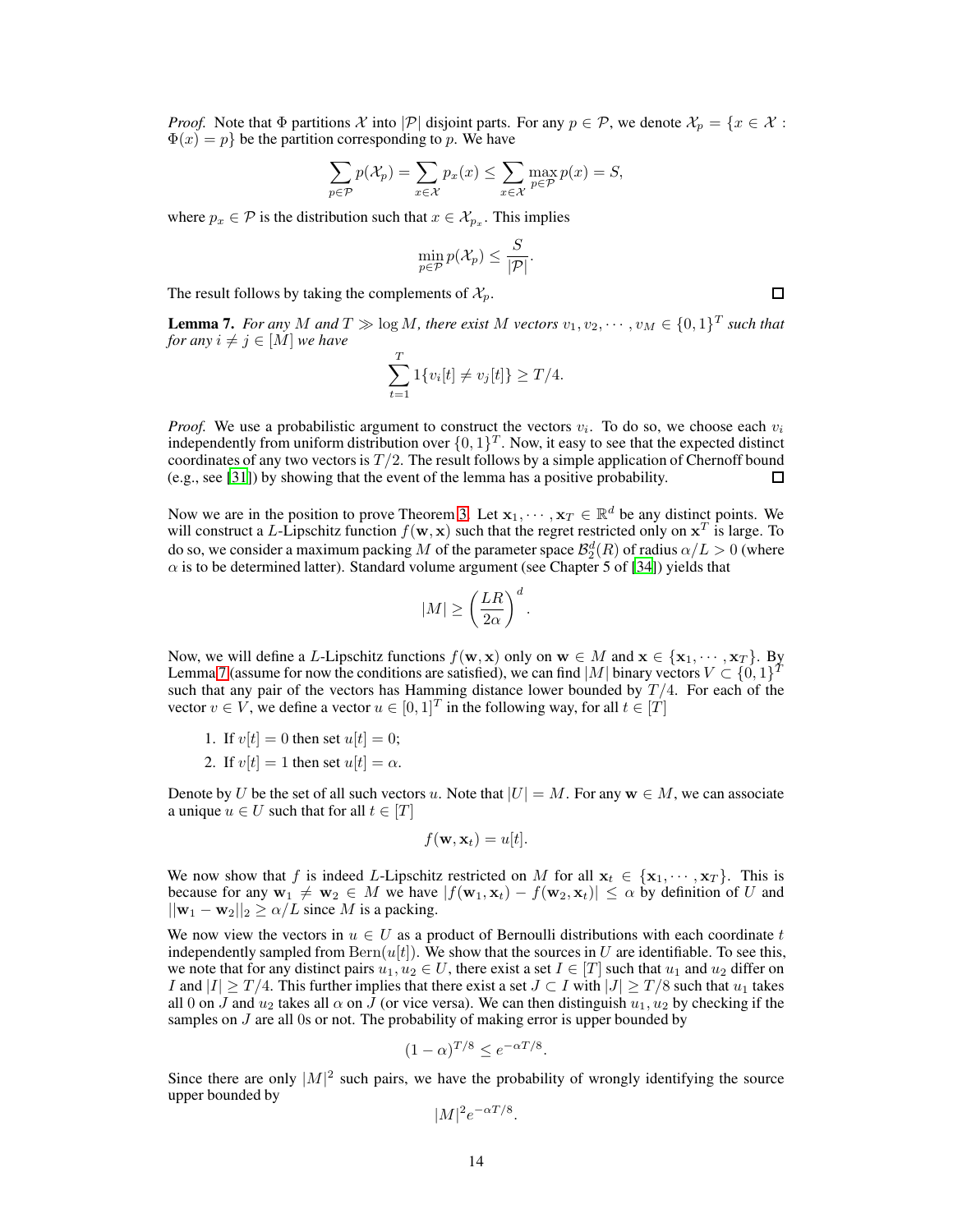Taking  $\alpha = \frac{16d \log(RLT)}{T}$  $T^{(RLI)}$ , the error probability is upper bounded by

$$
\left(\frac{RLT}{32d\log(RLT)}\right)^{2d} e^{-2d\log(RLT)} \le \left(\frac{1}{32d\log(RLT)}\right)^{2d} \le \frac{1}{2},
$$

for sufficient large d, T, where we have use the fact that  $|M| \le (\frac{RLT}{32d \log(RLT)})^d$ . Note that we only showed a lower bound on  $|M|$  before, but this is not a problem since we can always remove some points from M to make the upper bound holds as well.

By Lemma [6,](#page-12-2) we know that the Shtarkov sum of sources in U is lower bounded by  $|M|/2$ . Therefore, we have

$$
r_T^a(\mathcal{H}_f) \ge r_T^*(\mathcal{H}_f) \ge \log(|M|/2) \ge d \log(RLT/d) - d \log 64 - d \log \log(RLT).
$$

Now, we have to extend the function to the whole set  $\mathcal{B}_2^d(R)$  and keep the L-Lipschitz property. This follows from a classical result in real analysis (see [\[18,](#page-9-19) Theorem 1]) by defining for all  $\mathbf{w} \in \mathcal{B}_2^d(R)$ and  $\mathbf{x}_t \in \{\mathbf{x}_1, \cdots, \mathbf{x}_T\}$ 

$$
f(\mathbf{w}, \mathbf{x}_t) = \sup_{\mathbf{w}' \in M} \{ f(\mathbf{w}', \mathbf{x}_t) - L ||\mathbf{w} - \mathbf{w}'||_2 \}.
$$

For the  $x \notin {\mathbf{x}_1, \cdots, \mathbf{x}_T}$ , we can simply let  $f(\mathbf{w}, \mathbf{x}) = 0$  for all w.

Finally, we need to check that the condition of Lemma [7](#page-13-0) holds for our choice of  $\alpha$ , this is satisfied by our assumption  $T \gg d \log(RLT)$ .

#### <span id="page-14-0"></span>D Proof of Theorem [4](#page-7-0)

To make the proof more transparent, we only prove the case for  $W = \mathcal{B}_2^d(R)$  since the proof for other compact W follows similar path. Note that, for  $W = \mathcal{B}_2^d(R)$ , we have  $W^* = \mathcal{B}_2^d(R + \sqrt{d/CT})$ .

The proof resembles that of [\[11\]](#page-9-13) but running the Bayesian predictor (Algorithm [1\)](#page-4-1) over  $W^*$  instead of  $\hat{W}$  with G being  $\mathcal{H}_f$  and  $\mu$  being Lebesgue measure. Let  $\mathbf{x}^T$ ,  $y^T$  and  $\hat{y}^T$  be the feature, label and predictions of the Bayesian predictor respectively. By Lemma [2](#page-4-5)

$$
\sum_{t=1}^{T} \ell(\hat{y}_t, y_t) \le -\log \frac{\int_{\mathcal{B}_2^d(R+\sqrt{d/CT})} p_{\mathbf{w}}(y^T \mid \mathbf{x}^T) d\mu}{\int_{\mathcal{B}_2^d(R+\sqrt{d/CT})} 1 d\mu},
$$
\n(30)

where  $\mu$  is the Lebesgue measure and

$$
p_{\mathbf{w}}(y^T \mid \mathbf{x}^T) = \prod_{t=1}^T f(\mathbf{w}, \mathbf{x}_t)^{y_t} (1 - f(\mathbf{w}, \mathbf{x}_t))^{1 - y_t}.
$$

We now write  $h_t(\mathbf{w}) \stackrel{\text{def}}{=} \log f(\mathbf{w}, \mathbf{x}_t)^{y_t} (1 - f(\mathbf{w}, \mathbf{x}_t))^{1-y_t}$  to simplify notation. It is easy to see that  $\ell(f(\mathbf{w}, \mathbf{x}_t), y_t) = -h_t(\mathbf{w}).$ 

Let  $w^*$  be the point in  $\mathcal{B}_2^d(R)$  that maximizes

$$
h(\mathbf{w}) \stackrel{\text{def}}{=} \sum_{t=1}^{T} h_t(\mathbf{w}).
$$

Let  $\mathbf{u} = \nabla h(\mathbf{w}^*)$  be the gradient of h at  $\mathbf{w}^*$ . By Taylor theorem, we have for any  $\mathbf{w} \in \mathcal{B}_2^d(R +$  $\sqrt{d/CT}$ 

$$
h(\mathbf{w}) = h(\mathbf{w}^*) + \mathbf{u}^T(\mathbf{w} - \mathbf{w}^*) + \frac{1}{2}(\mathbf{w} - \mathbf{w}^*)^T \nabla_{\mathbf{w}'}^2 h(\mathbf{w}')(\mathbf{w} - \mathbf{w}^*),
$$

where w' is a convex combination of w and  $w^*$  and  $u^{\dagger}$  is the transpose of **u**.

Now, the key observation is that for any point w such that  $\mathbf{u}^\tau(\mathbf{w} - \mathbf{w}^*) \ge 0$  we have

<span id="page-14-1"></span>
$$
h(\mathbf{w}) \ge h(\mathbf{w}^*) + \frac{1}{2}(\mathbf{w} - \mathbf{w}^*)^{\tau} \nabla_{\mathbf{w}'}^2 h(\mathbf{w}')(\mathbf{w} - \mathbf{w}^*) \ge h(\mathbf{w}^*) - \frac{1}{2}CT||\mathbf{w} - \mathbf{w}^*||_2^2,\tag{31}
$$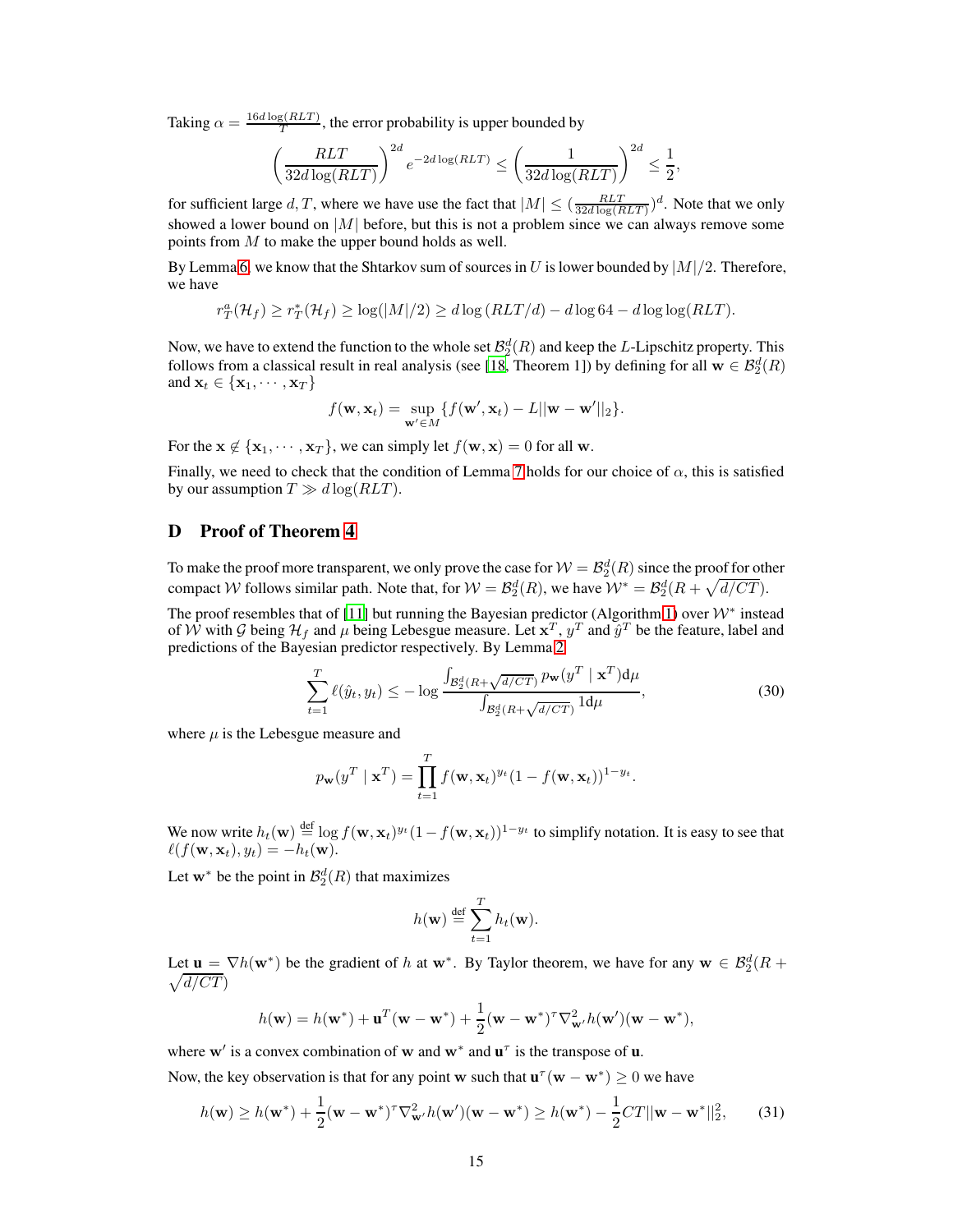where the last inequality follows from our assumption about the bounded Hessian of  $\log f$ . Let B be the half ball of radius  $\sqrt{d/CT}$  centered at w<sup>∗</sup> such that for all  $\mathbf{w} \in B$  we have  $\mathbf{u}^T(\mathbf{w} - \mathbf{w}^*) \ge 0$ . By [\(31\)](#page-14-1), for all  $\mathbf{w} \in B$ 

<span id="page-15-1"></span>
$$
h(\mathbf{w}) \ge h(\mathbf{w}^*) - \frac{1}{2}CT(\sqrt{d/CT})^2 = h(\mathbf{w}^*) - d/2.
$$
 (32)

Note that  $B \subset \mathcal{B}_2^d(R + \sqrt{d/CT})$ . Then using above observations we arrive at

$$
\sum_{t=1}^{T} \ell(\hat{y}_t, y_t) \le -\log \frac{\int_{\mathcal{B}_2^d(R+\sqrt{d/CT})} p_{\mathbf{w}}(y^T \mid \mathbf{x}^T) d\mu}{\int_{\mathcal{B}_2^d(R+\sqrt{d/CT})} 1 d\mu}
$$
(33)

$$
\leq -\log \frac{\int_{B} p_{\mathbf{w}}(y^T \mid \mathbf{x}^T) d\mu}{\int_{\mathcal{B}_2^d(R + \sqrt{d/CT})} 1 d\mu} \tag{34}
$$

$$
\leq -\log \frac{e^{-d/2} \int_B p_{\mathbf{w}^*}(y^T \mid \mathbf{x}^T) d\mu}{\int_{\mathcal{B}_2^d (R + \sqrt{d/CT})} 1 d\mu}
$$
\n(35)

$$
= -\log p_{\mathbf{w}^*}(y^T \mid \mathbf{x}^T) + d/2 - \log \frac{\text{Vol}(B)}{\text{Vol}(\mathcal{B}_2^d(R + \sqrt{d/CT}))}
$$
(36)

$$
= -\log p_{\mathbf{w}^*}(y^T \mid \mathbf{x}^T) + d/2 - \log \frac{\frac{1}{2}\sqrt{\frac{d}{CT}}}{(R + \sqrt{d/CT})^d}
$$
(37)

$$
\leq -\log p_{\mathbf{w}^*}(y^T \mid \mathbf{x}^T) + d/2 + \frac{d}{2}\log\left(\frac{2CR^2T}{d} + 2\right) + \log 2\tag{38}
$$

$$
= \sum_{t=1}^{T} \ell(f(\mathbf{w}^*, \mathbf{x}_t), y_t) + \frac{d}{2} \log \left( \frac{2CR^2T}{d} + 2 \right) + d/2 + \log 2.
$$
 (39)

This completes the proof of Theorem [4.](#page-7-0)

Remark 2. *When compared to the technique in [\[39\]](#page-10-16), Theorem [4](#page-7-0) does not assume that the gradient critical point of the loss is zero (e.g., the minimum may occur on the boundary). This is why we need to restrict to the half ball* B *in order to discard the linear term of Taylor expansion in Equation [\(32\)](#page-15-1). Moreover, in the proof we work directly on the continuous space instead of a discretized cover, giving an efficient algorithm provided the posterior is efficiently samplable (by e.g., assuming some log-concavity of* f *as in [\[11\]](#page-9-13)).*

## <span id="page-15-0"></span>E Proof of Theorem [5](#page-7-1)

We start with the following technical lemma.

<span id="page-15-3"></span>**Lemma 8.** *The following inequality holds, for*  $r > 0$ *:* 

<span id="page-15-2"></span>
$$
\sum_{\mathbf{y}\in\{0,1\}^{T/d}}\sup_{w\in[c_1-c_2d^{-r},c_1+c_2d^{-r}]}P(\mathbf{y}\mid w)\ge\Omega(\sqrt{T/d^{2r+1}}),\tag{40}
$$

where  $P(\mathbf{y} \mid w) = w^k (1 - w)^{T/d - k}$  with k being the number of 1*s* in **y**.

*Proof.* By Stirling approximation, for all  $k \in [T/d]$ , there exists a constant  $C \in \mathbb{R}^+$  such that

$$
B(k, T/d) \stackrel{\text{def}}{=} \binom{T/d}{k} \left(\frac{k}{T/d}\right)^k \left(1 - \frac{k}{T/d}\right)^{T/d - k}
$$

$$
\geq C \sqrt{\frac{T/d}{k(T/d - k)}}.
$$

Since  $P(y \mid w)$  achieves maximum at  $w = k * d/T$ , we have

$$
\sum_{\mathbf{y}\in\{0,1\}^{T/d}}\sup_{w\in[c_1-c_2d^{-r},c_1+c_2d^{-r}]}p(\mathbf{y}\mid w)\geq \sum_{k=c_1T/d-c_2T/d^{r+1}}^{c_1T/d+c_2T/d^{r+1}}B(k,T/d).
$$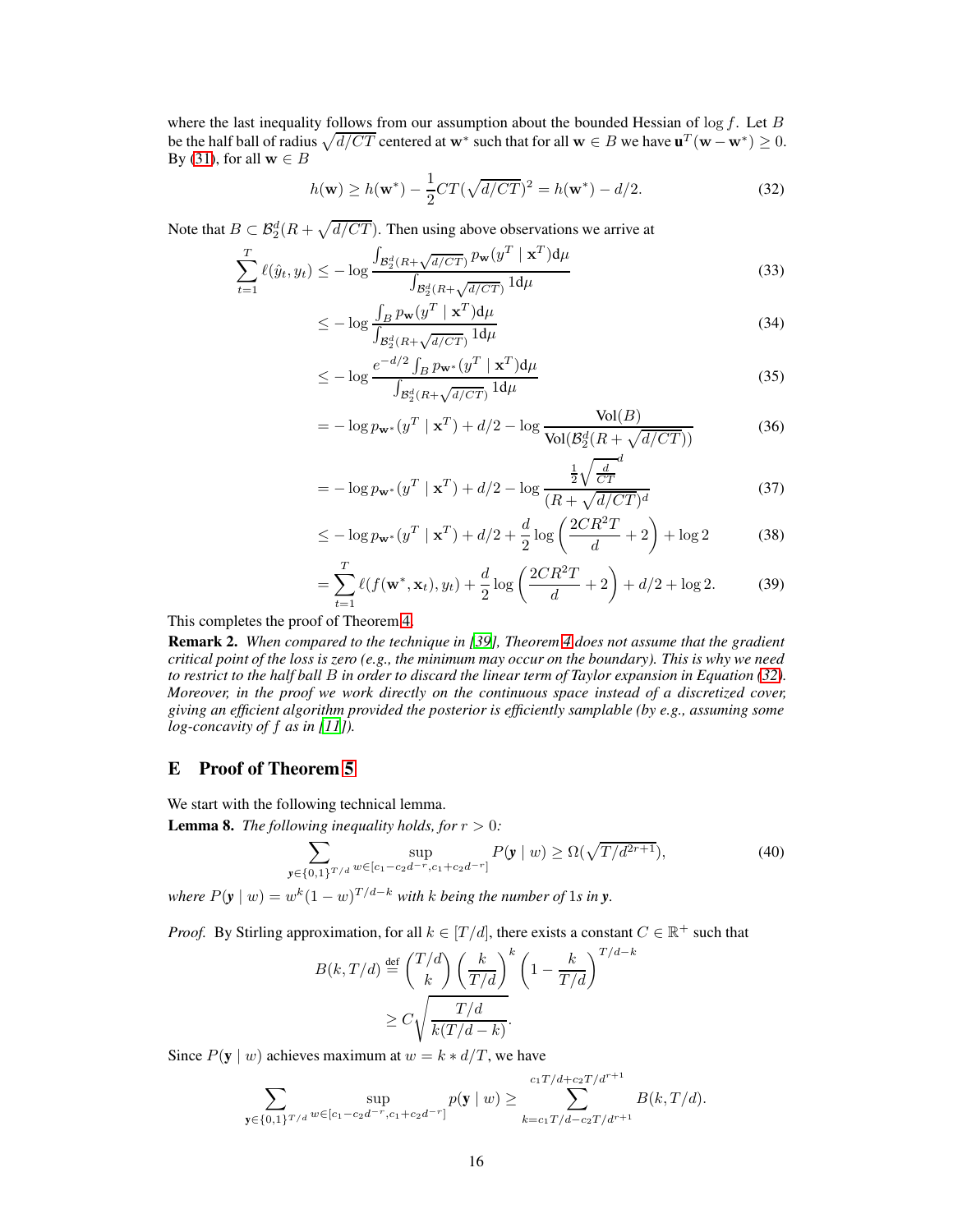Therefore, for each  $k$  in the above summation, we have that

$$
\frac{1}{\sqrt{k(T/d-k)}} \ge \sqrt{(c_1+c_2d^{-r})(1-c_1-c_2d^{-r})}d/T.
$$

Therefore, the LHS of [\(40\)](#page-15-2) is lower bounded by

$$
C\sqrt{(c_1+c_2d^{-r})(1-c_1-c_2d^{-r})}\sqrt{\frac{T}{d}}\frac{2c_2}{d^r} = \Omega(\sqrt{T/d^{2r+1}})
$$

for sufficient large d.

Now we are ready to prove Theorem [5.](#page-7-1) We choose a particular  $x^T$ : We split the  $x^T$  into d blocks each with length of  $T/d$ . With that, the *i*th part of the inputs and the outputs are denoted by  $x^{(i)}$  =  $(\mathbf{x}_{(T/d)*(i-1)+1},\cdots,\mathbf{x}_{(T/d)*i})$  and  $\mathbf{y}^{(i)}=(y_{(T/d)*(i-1)+1},\cdots,y_{(T/d)*i})$ , respectively. We define for any  $x_t$  in the *i*th block  $x^{(i)}$  equals  $e_i$  the standard d base of  $\mathbb{R}^d$  with 1 in position i and 0s otherwise. Note that, with these choice of  $\mathbf{x}_t$ s, we have  $\langle \mathbf{w}, \mathbf{x}_t \rangle = w_i$ , where  $w_i$  is the *i*th coordinate of **w** and  $\mathbf{x}_t \in \mathbf{x}^{(i)}$ .

We will lower bound  $r_T^*(\mathcal{H}_f | \mathbf{x}^T)$ , which will automatically give a lower bound on  $r_T^a(\mathcal{H}_f)$ . We only need to compute the following Shtarkov sum

$$
S_T(\mathcal{H}_f|\mathbf{x}^T) = \sum_{y^T \in \{0,1\}^T} \sup_{\mathbf{w} \in \mathcal{B}_s^d(1)} \prod_{i=1}^d P_f(\mathbf{y}^{(i)}|w_i),\tag{41}
$$

 $\Box$ 

where  $P_f(\mathbf{y}^{(i)}|w_i) = f(w_i)^{k_i} (1 - f(w_i))^{T/d - k_i}$  with  $k_i$  being the number of 1s in  $\mathbf{y}^{(i)}$ . We observe

$$
S_T(\mathcal{H}_f|\mathbf{x}^T) \ge \sum_{y^T \in \{0,1\}^T} \prod_{i=1}^d \sup_{w_i \in [-d^{-1/s}, d^{-1/s}]} P_f(\mathbf{y}^{(i)}|w_i)
$$
  
\n
$$
= \prod_{i=1}^d \sum_{\mathbf{y}^{(i)} \in \{0,1\}^{T/d}} \sup_{w_i \in [-d^{-1/s}, d^{-1/s}]} P_f(\mathbf{y}^{(i)}|w_i)
$$
  
\n
$$
= \Big( \sum_{\mathbf{y} \in \{0,1\}^{T/d}} \sup_{w \in [-d^{-1/s}, d^{-1/s}]} P_f(\mathbf{y}|w) \Big)^d
$$
  
\n
$$
\ge \left( \sum_{\mathbf{y} \in \{T/d\}} \sup_{w \in [c_1 - c_2 d^{-1/s}, c_1 + c_2 d^{-1/s}]} P(\mathbf{y} | w) \right)^d
$$

where  $P(y | w)$  is as in Lemma [8](#page-15-3) and the last inequality holds since  $[c_1 - c_2d^{-1/s}, c_1 + c_2d^{-1/s}] \subset$  $f([d^{-1/s}, d^{-1/s}])$  by the assumption. Now, Lemma [8](#page-15-3) implies that

$$
S_T(\mathcal{H}_f \mid \mathbf{x}^T) \ge c^d \left(\frac{T}{d^{(s+2)/s}}\right)^{d/2},
$$

where c is some absolute constant that is independent of  $d, T$ . We conclude

$$
r_T^a(\mathcal{H}_f) \ge r_T^*(\mathcal{H}_f) \ge \log S_T(\mathcal{H}_f|\mathbf{x}^T) \ge \frac{d}{2}\log\left(\frac{T}{d^{(s+2)/s}}\right) - O(d)
$$

<span id="page-16-0"></span>which completes the proof.

#### F Proof of Lemma [5](#page-8-2)

We first introduce a discretized notion of fat-shattering number, which can be viewed as a misspec-ified Littlestone dimension [\[2](#page-9-20), [7](#page-9-21)], see also [\[23\]](#page-10-14). For any  $\alpha > 0$ , we can choose  $K \leq \lfloor 1/2\alpha \rfloor$ points  $z_1 < z_2 \cdots < z_K$  in the interval  $[0, 1]$  such that any point in  $[0, 1]$  is  $\alpha$  close to some  $z_k$  and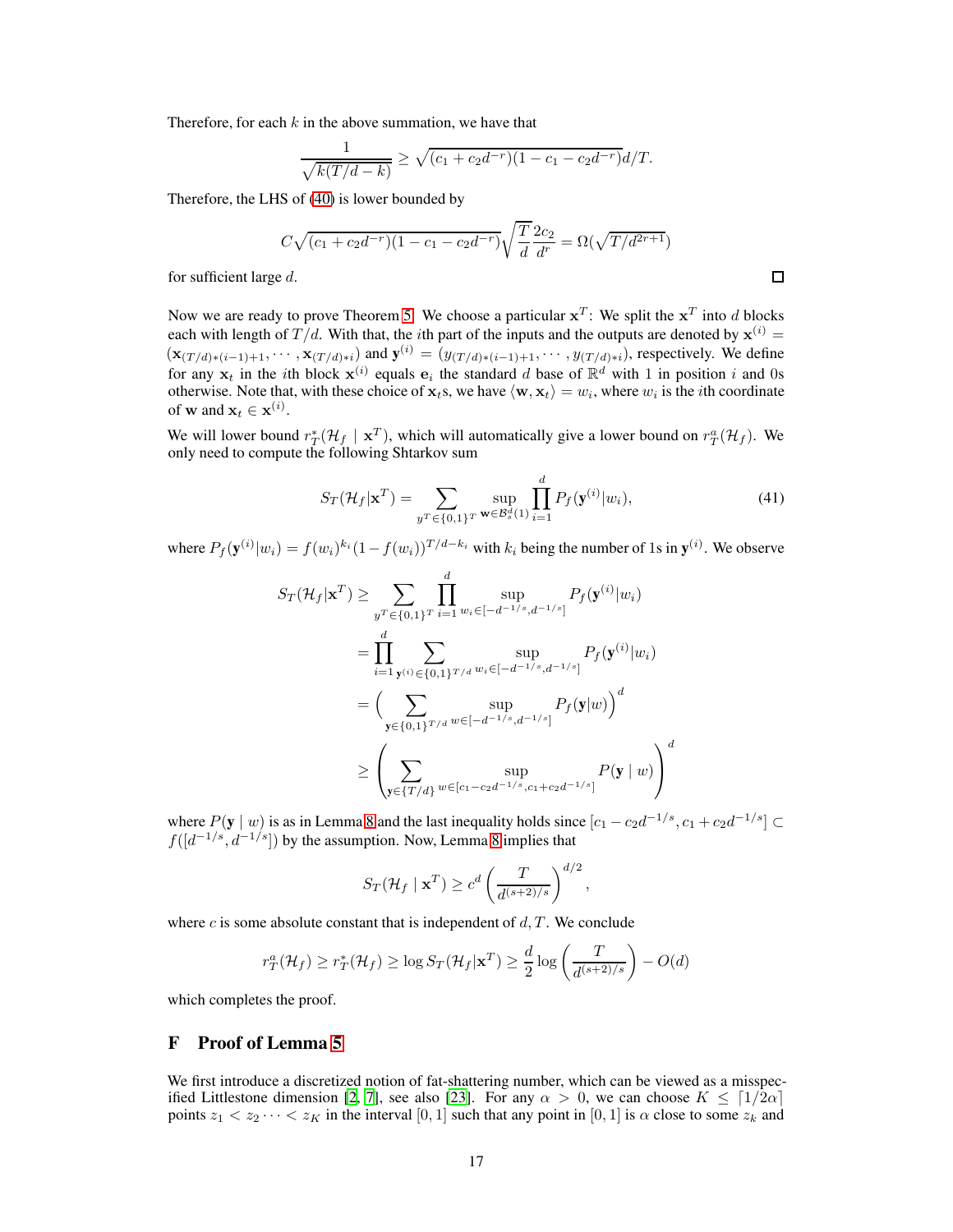$z_{k+1} - z_k = 2\alpha$  for all  $k \in [K]$ . Now, we define a discretized class  $\mathcal{H}'$  for the [0, 1]-valued class  $\mathcal{H}$ in the following way. For any  $h \in H$ , we define function  $h' \in H'$  such that for any  $\mathbf{x} \in \mathcal{X}$  we have

$$
h'(\mathbf{x}) = \arg\min_{z_k \in \{z_1, \cdots, z_K\}} |z_k - h(\mathbf{x})|,
$$

where we break ties arbitrarily.

We now view the functions in  $\mathcal{H}'$  as functions map  $\mathcal{X} \to [K]$  (i.e., we view each  $z_k$  as its index k). For any discretized class  $\mathcal{H}'$ , we define the discretized 1-shattering as follows. For any  $\mathcal{X}$ -valued tree  $\tau$  of depth d, we say  $\mathcal{H}'$  1-shatters  $\tau$ , if there exists [K]-valued tree s :  $\{0,1\}^d_* \to [K]$  such that for any  $\epsilon_1^d \in \{0,1\}^d_*$  there exist  $h' \in \mathcal{H}'$  such that for all  $t \in [d]$ :

1. If 
$$
\epsilon_t = 0
$$
, then  $h'(\tau(\epsilon_1^{t-1})) \le \mathbf{s}(\epsilon_1^{t-1}) - 1$ .

2. if 
$$
\epsilon_t = 1
$$
, then  $h'(\tau(\epsilon_1^{t-1})) \ge \mathbf{s}(\epsilon_1^{t-1}) + 1$ .

<span id="page-17-1"></span>Definition 3. *The discretized* <sup>1</sup>*-shattering number of a discretized class* <sup>H</sup>′ *is defined to be the maximum number* <sup>d</sup> *such that* <sup>H</sup>′ <sup>1</sup>*-shatters some tree* <sup>τ</sup> *of depth* <sup>d</sup>*. This number is denoted as FAT*1(H′ )*. If no such tree exists, we define the* <sup>1</sup>*-shattering number to be* <sup>0</sup> *if* <sup>H</sup>′ *is non-empty and* <sup>−</sup><sup>1</sup> *if* <sup>H</sup>′ *is empty.*

The proof of Lemma [5](#page-8-2) follows from the following three lemmas.

<span id="page-17-2"></span>**Lemma 9.** *The discretized* 1-shattering number of  $\mathcal{H}'$  is upper bounded by the  $\alpha$ -fat shattering *number of* <sup>H</sup> *where* <sup>H</sup>′ *is the discretized class of* H *at scale* α*.*

*Proof.* Let  $\tau$  be the tree of depth d that is shattered by H with a [K]-valued tee s. We define a [0, 1]-valued tree s' as follows for any  $\epsilon_1^t \in \{0, 1\}^d_*,$ 

$$
\mathbf{s}'(\epsilon_1^{t-1}) = z_{\mathbf{s}(\epsilon_1^{t-1})}.
$$

We now show that the  $\tau$  and  $s'$  are the desired pair that is  $\alpha$ -shattered by  $\mathcal{H}$ . This follows from the fact that for any  $z_k$  and  $z_l$  with  $k \neq l$  if some  $y \in [0, 1]$  is closer to  $z_l$ , then

$$
|y - z_k| \ge \alpha
$$

as easy to see.

For any discretized class  $\mathcal{H}'$ , we say a class  $\mathcal{G}$  of functions map  $\mathcal{X}^* \to [K]$  1-covers  $\mathcal{H}'$  if for any  $\mathbf{x}_1, \dots, \mathbf{x}_T \in \mathcal{X}$  and  $h' \in \mathcal{H}'$  there exists  $g \in \mathcal{G}$  such that for all  $t \in [T]$ 

$$
|h'(\mathbf{x}_t) - g(\mathbf{x}^t)| \leq 1.
$$

The following result is crucial for our following analysis, which is an analogy of Lemma 12 of [\[2\]](#page-9-20) (see also [\[7,](#page-9-21) [22\]](#page-9-0)).

<span id="page-17-3"></span>Lemma 10. *Suppose the discretized* <sup>1</sup>*-shattering number of* <sup>H</sup>′ *is upper bounded by* d*, then there exists a* <sup>1</sup>*-covering set* <sup>G</sup> *of* <sup>H</sup>′ *such that*

$$
|\mathcal{G}| \le \sum_{t=0}^d \binom{T}{t} K^t \le (TK)^{d+1}.
$$

*Proof.* We now describe an algorithm that is similar to the SOA algorithm of [\[2](#page-9-20)], which we will call it M-SOA (Algorithm  $3$ <sup>[6](#page-17-0)</sup>. The algorithm goes as follows: it maintains a running hypothesis class  $\mathcal{H}^*$ , initially equals  $\mathcal{H}'$ . Let  $(\mathbf{x}_t, y_t)$  be the sample label pair received at round t. We will denote by  $\mathcal{H}^*_{(\mathbf{x}_t, y_t)}$  the functions in  $\mathcal{H}^*$  that is consistent with  $(\mathbf{x}_t, y_t)$ , i.e., for all  $h \in \mathcal{H}^*_{(\mathbf{x}_t, y_t)}$  we have

$$
h(\mathbf{x}_t) = y_t.
$$

At time step t, the algorithm M-SOA will predict  $k \in [K]$  such that  $\text{FAT}_1(\mathcal{H}^*_{(\mathbf{x}_t,k)})$  is maximum, where we denote by  $FAT_1(\mathcal{H}^*_{(\mathbf{x}_t,k)})$  the discretised 1-shattering number of  $\mathcal{H}^*_{(\mathbf{x}_t,k)}$  and break ties arbitrarily. After receiving the true label  $y_t$ , the M-SOA algorithm will do the following. If  $|\hat{y}_t -$ 

<span id="page-17-0"></span><sup>6</sup>The major difference with the standard SOA is steps 7-8 and where "M" stands for misspecified.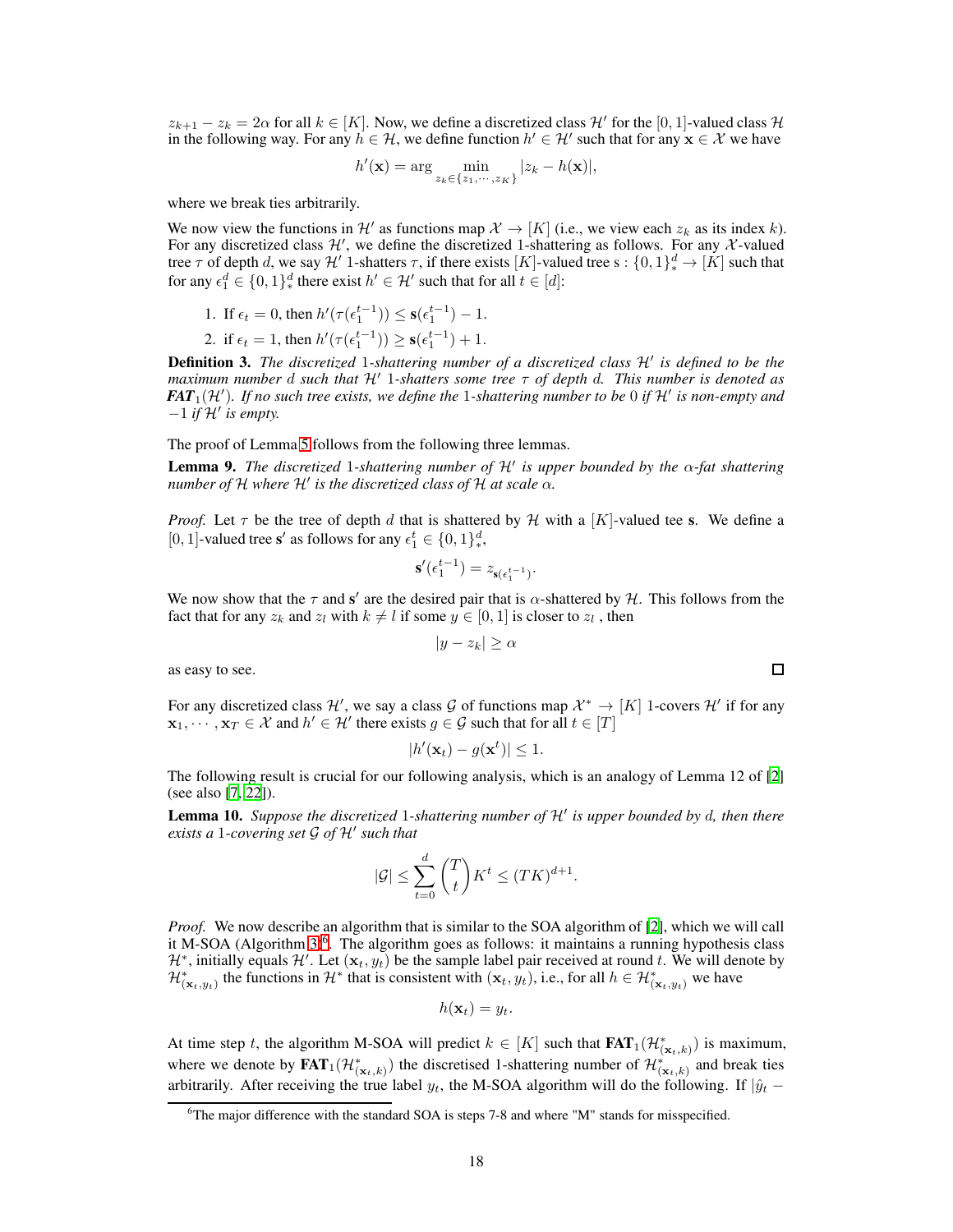#### Algorithm 3 M-SOA algorithm

<span id="page-18-0"></span>**Input**: Hypothesis class H with functions map  $\mathcal{X} \rightarrow [K]$ 1: Let  $\mathcal{H}^* = \mathcal{H}$ 2: for  $t = 1, \dots, T$  do<br>3: Receive feature 3: Receive feature  $x_t$ <br>4: For  $k \in [K]$ , let For  $k \in [K]$ , let  $\mathcal{H}_{(\mathbf{x}_t,k)}^* \stackrel{\text{def}}{=} \{h \in \mathcal{H}^* \mid h(\mathbf{x}_t) = k\}$ 5: Make prediction  $\hat{y}_t = \arg \max_{k \in [K]} \textbf{FAT}_1(\mathcal{H}^*_{(\mathbf{x}_t,k)})$ (where we break ties arbitrarily and deal with empty classes as in Definition [3\)](#page-17-1) 6: Receive label  $y_t$ 7: If  $|\hat{y}_t - y_t| \geq 2$ , set  $\mathcal{H}^*=\mathcal{H}^*_{(\mathbf{x}_t,y_t)}$ 8: If  $|\hat{y}_t - y_t| < 2$ , set  $\mathcal{H}^* = \mathcal{H}^*$ 9: end for

 $|y_t| \geq 2$ , then it sets  $\mathcal{H}^* = \mathcal{H}^*_{(\mathbf{x}_t, y_t)}$ . Else, it remains on the same  $\mathcal{H}^*$ . We then continue the prediction procedure for the next time step with the new  $\mathcal{H}^*$ .

We say the algorithm M-SOA makes an error at time step t if  $|\hat{y}_t - y_t| \geq 2$  where  $\hat{y}_t$  is the prediction given by M-SOA at time step  $t$ . We claim that the M-SOA will make at most  $d$  errors if the samples  $(\mathbf{x}^T, y^T)$  is consistent with some  $h \in \mathcal{H}'$ .

To see this, we prove by induction on d and T (the base case for  $d = 0$  or  $T = 0$  is easy to check). Suppose we have observed  $x_1$  at the first step. We show that there can not be two element  $k_1, k_2 \in [\overline{K}]$  such that  $|k_1 - k_2| \ge 2$  and both  $\mathcal{H}'_{(\mathbf{x}_1, k_1)}$  and  $\mathcal{H}'_{(\mathbf{x}_1, k_2)}$  has discretized 1-shattering number  $\geq d$ . Otherwise, we can concatenate the shattering tree of  $\mathcal{H}'_{(\mathbf{x}_1,k_1)}$  and  $\mathcal{H}'_{(\mathbf{x}_1,k_2)}$  with the root labeled by  $x_1$  to form a depth  $d+1$  shattering tree of  $\mathcal{H}'$  (with  $s(\phi)$  being any number  $\in (k_1, k_2)$ ). This is a contradiction, since the discretized 1-shattering number of  $\mathcal{H}'$  is upper bounded by d. This shows that either we will make no error at the first step or the discretized 1-shattering number decreased by at least 1 on the remaining consistent class of functions (after  $y_1$  has been revealed). For the first case, by induction hypothesis for  $T - 1$  we have the number of errors is at most d. For the second case, we also have the number of errors upper bounded by  $d - 1 + 1 = d$ .

We now follow the idea from the proof of Lemma 12 of  $[2]$  to construct a covering set  $G$ . For any subset  $I \subset [T]$  of size  $|I| \le d$  and  $\{k_t\}_{t \in I} \in [K]^{|I|}$ , we define a function g by running our M-SOA algorithm by changing steps 7 – 8 as follows. At each time step  $t \in [I]$ , we update  $\mathcal{H}^* = \mathcal{H}^*_{(\mathbf{x}_t, k_t)}$ . Otherwise, for any  $t \notin I$ , we remain on the same  $\mathcal{H}^*$ . The values of g for each  $x^t$  is given by the output of M-SOA at time step  $t$ .

Since the M-SOA will make at most d errors if the sample-label pairs  $(\mathbf{x}^T, y^T)$  are consistent with some function in  $\mathcal{H}'$ , we know that any  $h \in \mathcal{H}'$  is 1-covered by the function generated by running M-SOA with some I and  $\{k_t\}_{t\in I}$  in the above fashion. To complete we observe that by a simple counting argument the number of such pairs I and  ${k_t}_{t \in I}$  is at most

$$
\sum_{t=0}^{d} \binom{T}{t} K^t
$$

which completes the proof.

Finally, we need the following lemma that relates 1-covering of  $\mathcal{H}'$  with global sequential  $\alpha$ -covering of  $H$ .

<span id="page-18-1"></span>Lemma 11. *Suppose there exist a* <sup>1</sup>*-covering set* <sup>G</sup> *of* <sup>H</sup>′ *, then there exists a global* 3α*-covering* G ′ *of* H such that  $|\overline{G}| = |G'|$ , where H' is the discretised class of H at scale  $\alpha$ *.*